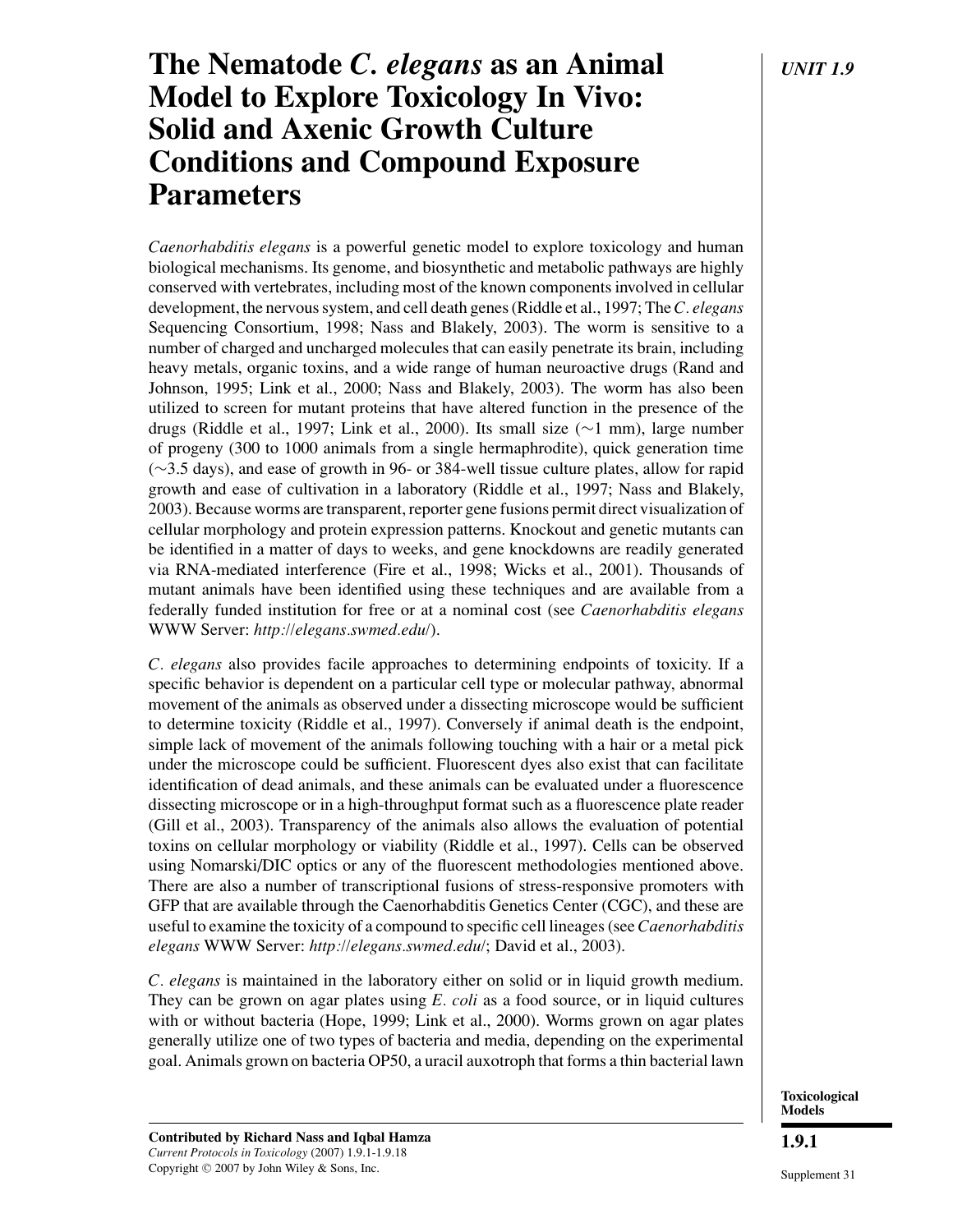when maintained on NGM minimal medium, are often used when examining particular phenotypes such as movement or cellular fluorescence. This food source is also used when generating mating assays. Rich medium plates, such as the high peptone medium 8P, which is overlayed with a thick lawn of growing bacteria such as NA22 or DH5 $\alpha$ , are used when it is desirable to grow a large number of worms for biochemical, nutritional, toxicological assays, or to obtain synchronous cultures.

Growth of *C. elegans* in liquid, using bacteria as a food source, can pose a number of problems, including difficulty in maintaining synchronicity of the worm culture and unpredictable growth rates and culture saturation. Some of these difficulties could be due to the continuously changing culture conditions during worm growth resulting from the effects of both worms and bacteria on the medium such as ion, pH, and oxygen concentrations. Also, absolute content of specific organics and metals can be difficult to maintain in the medium during nutritional and toxicological assays because bacteria could sequester or metabolize these compounds (Rand and Johnson, 1995; Rao et al., 2005). Furthermore, varied concentrations of unconsumed bacteria can quench fluorescence, resulting in erroneous data interpretations when worms are grown in microtiter plates and queried for altered fluorescence or worm density using a fluorescence microtiter plate reader.

Growth of *C. elegans* in axenic medium can greatly facilitate toxicological analysis. One significant advantage is that this medium does not require any foreign organisms for growth (e.g., *E. coli*), thus minimizing the ambiguity of data interpretation that can be caused by food source metabolism or interference when measuring growth or cell integrity in a fluorescence microtiter plate reader. Other benefits of growth in this medium is that the worms grow to high densities, making them ideal for biochemical and toxicological analysis, and that individual components in the growth medium can be fine-tuned (Rao et al., 2005). Finally growth in this medium facilitates assays that can be performed in small manageable volumes allowing rapid biochemical analysis.

Below, *C. elegans* culture conditions both on agar (bacteria as a food source) and in liquid (axenic medium) are described. As examples of the utility of *C. elegans* for evaluating particular toxins or nutritional components, the authors describe an acute toxin exposure assay in which the Parkinson's disease–associated neurotoxin 6-OHDA specifically causes dopamine neuron cell death in the worm (Nass et al., 2002). They also outline a chronic toxin exposure assay on agar, as well as methods to evaluate the integrity of the DA neurons under a fluorescence microscope. Finally, they describe several liquid axenic medium assays that can be used for nutritional and toxicity studies, with hemin chloride as an example (Rao et al., 2005).

*NOTE:* All reagents and equipment coming into contact with worms must be sterile and proper aseptic techniques should be used within a laminar flow hood.

*BASIC PROTOCOL 1*

*C. elegans* **as an Animal Model to Explore Toxicity**

**1.9.2**

# **GROWTH, MAINTANANCE, AND ASSAY OF** *C. elegans* **FOR ACUTE AND CHRONIC EXPOSURE TO NEUROTOXINS ON SOLID MEDIA**

This protocol describes methods for preparing agar plates for acute exposure to the Parkinson's disease–associated neurotoxin (agar plate protocols are largely modified from Stiernagle, 2006). Alternate Protocol 1 involves chronic exposure to a heavy metal (copper) during growth in 24-well microtiter plate. Worm strains can be obtained from the Caenorhabditis Genetics Center (*http://www.cbs.Umn.edu/CGC/*) or by contacting the authors, and basic worm maintenance methods can be found in Hope (1999).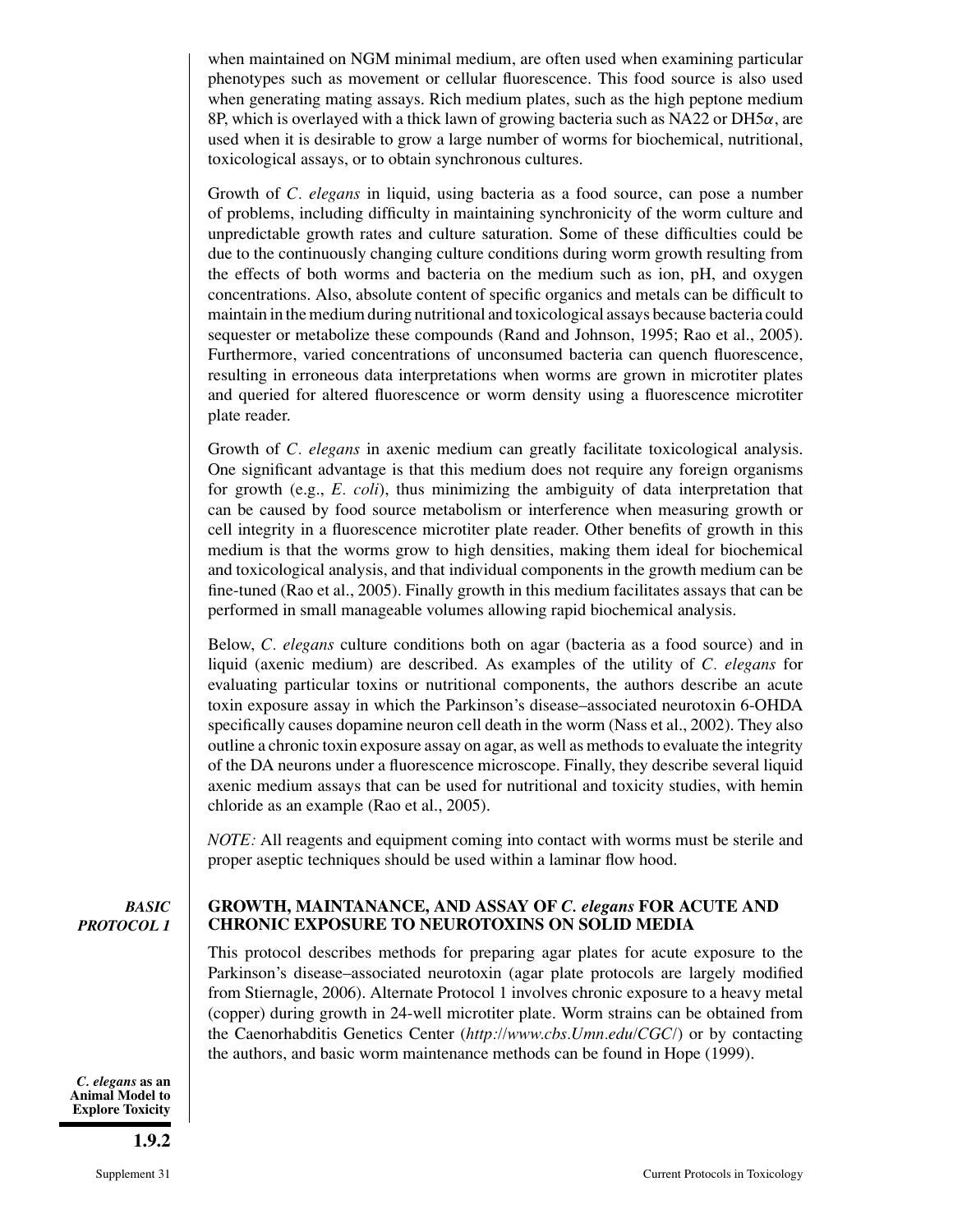# *Materials*

NaCl Bactoagar (Becton Dickinson) Bactopeptone (Becton Dickinson) 0.5 M potassium phosphate buffer, pH 6.0 (*APPENDIX 2A*) 1 M MgSO4  $1$  M CaCl<sub>2</sub> Cholesterol solution (see recipe) NA22 bacteria (see recipe) Streptomycin Nystatin solution (see recipe) OP50 bacteria culture (see recipe) Synchronization solution (see recipe) M9 buffer (see recipe) 6-OHDA stock solution (see recipe) Agar pad solution (2% w/v agar) 2% (w/v) sodium azide *C. elegans* (Bristol N2, fluorescently labeled, or other strain) 2-liter autoclavable bottles (containing a stir bar) with caps 90-mm plastic bacterial petri dishes Bent glass rod or Pasteur pipet ("hockey stick") for spreading culture Laminar flow hood, optional 60-mm petri dishes or 24-well plates 15-ml conical tubes, sterile Beckman CS-6R centrifuge with GH3.7 horizontal rotor (or equivalent centrifuge or rotor) Phase-contrast or fluorescence microscope (inverted, confocal, or dissecting) Nutator (Becton Dickinson) 1.6-ml silicon-coated microcentrifuge tube 90-mm NGM agar plate 20<sup>°</sup>C refrigerated incubator with platform rockers Pasteur pipet or a worm pick Stereo fluorescence microscope with bottom illumination (e.g., Leica MZ16 FA)

# *Prepare 8P plates*

- 1. Mix 3 g NaCl, 25 g Bactoagar, 20 g Bactopeptone, and 1 liter of water in a 2-liter autoclavable bottle containing a stir bar. Screw cap loosely on top, and cover bottle cap with aluminum foil. Autoclave for 30 min.
- 2. Cool at room temperature by stirring on stir plate for 30 min, or until bottle can be touched by hand (still warm to the touch).
- 3. Add the following ingredients in order to the mixture while stirring on a warm stir plate:

25.0 ml 0.5 M potassium phosphate buffer, pH 6.0 1.0 ml 1 M MgSO4 1.0 ml 1 M CaCl<sub>2</sub> 1.0 ml cholesterol solution.

*Some light precipitate may form following the addition of the CaCl<sub>2</sub> or cholesterol. This does not affect the medium integrity.*

4. Pour ∼25 ml of the above medium mixture into sterile 90-mm bacterial petri dishes.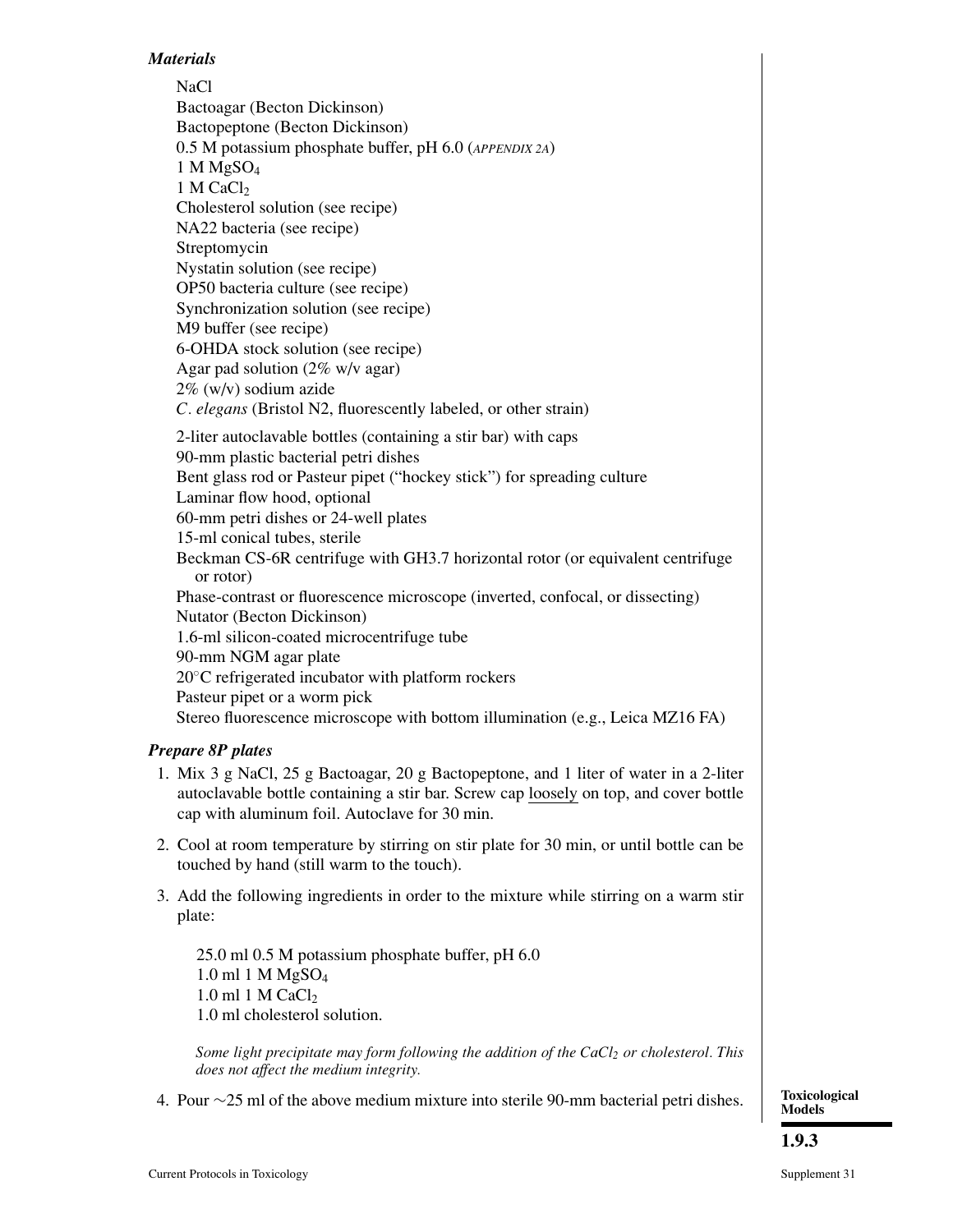5. After agar has hardened and cooled, add three to four drops of the NA22 bacteria culture on the agar. Spread on plate with a hockey stick. Allow medium to absorb into agar and incubate overnight at 37◦C.

*If plates are still wet after 1 hr, the plates can be placed in a laminar flow hood, with the top of the plate partially removed. Leave for 20 min or until dry.*

#### *Prepare NGM plates*

- 6. Mix 3 g NaCl, 17 g agar, 2.5 g Bactopeptone, 0.2 g streptomycin, and 1 liter of water in a 2 -liter autoclavable bottle containing a stir bar. Screw cap loosely on top, and cover bottle cap with aluminum foil. Autoclave for 30 min.
- 7. Cool at room temperature by stirring on stir plate for 30 min, or until bottle can be touched by hand (still warm to the touch).
- 8. Add the following ingredients in order to the mixture while stirring on a warm stir plate:

25.0 ml 0.5 M potassium phosphate buffer (pH 6.0) 1.0 ml 1 M MgSO4  $1.0$  ml 1 M CaCl<sub>2</sub> 1.0 ml cholesterol solution 1.25 ml nystatin solution.

*Some light precipitate may form following the addition of CaCl2, cholesterol, and/or nystatin. This does not affect the medium integrity. Nystatin is not necessary, but decreases the likelihood of fungal contamination.*

- 9. Pour ∼10 ml of the medium mixture per sterile 60-mm petri dish, or pipet ∼1.5 ml in each well in a 24-well plate.
- 10. After agar has hardened and cooled, add one to three drops of the OP50 bacteria culture to the plates or wells and spread with a hockey stick. Allow culture to absorb into agar and incubate overnight at 37◦C.

*Do not allow the bacterial lawn to touch the sides of the plate, or the worms may crawl up the side. If plates are still wet after 1 hr, the plates can be placed in a laminar flow hood, with the top of the plate partially removed. Leave for 20 min or until dry.*

#### *Synchronize worms*

11. Wash one to two 8P plates full of gravid (full of embryos) adults with water into a 15-ml conical tube.

*A plate of gravid adults can be generated by inoculating an agar plate containing bacteria with dozens of worms, and allowing the animals to ingest most of the bacteria on the plate. The resultant worm population will contain many gravid adults, i.e., animals that contain many eggs. Wild-type animals can be incubated between 16*◦ *to 24*◦*C until the bacteria have almost completely been ingested by the worms.*

*There are several methods for transferring worms from one plate to another. Each can be utilized to inoculate a plate of worms that can be used for synchronization. A very quick and efficient method for transferring hundreds of worms is by "chunking." This is a process in which a spatula or sterile pipet tip is used to carve out a small piece (a centimeter, more or less) of agar from a plate of worms and using the spatula or tip to transfer the animals to a fresh worm plate. This method works well for transferring worms that have burrowed into the agar or are difficult to pick individually. The worms will crawl away from the old agar to the new bacterial lawn.*

*C. elegans* **as an Animal Model to Explore Toxicity**

*A large number of worms can also be transferred from one plate to another by adding* ∼*1 ml of sterile water to a plate containing worms with a plastic disposable Pasteur pipet, and tilting the plate until the liquid has covered the entire surface. The worms will*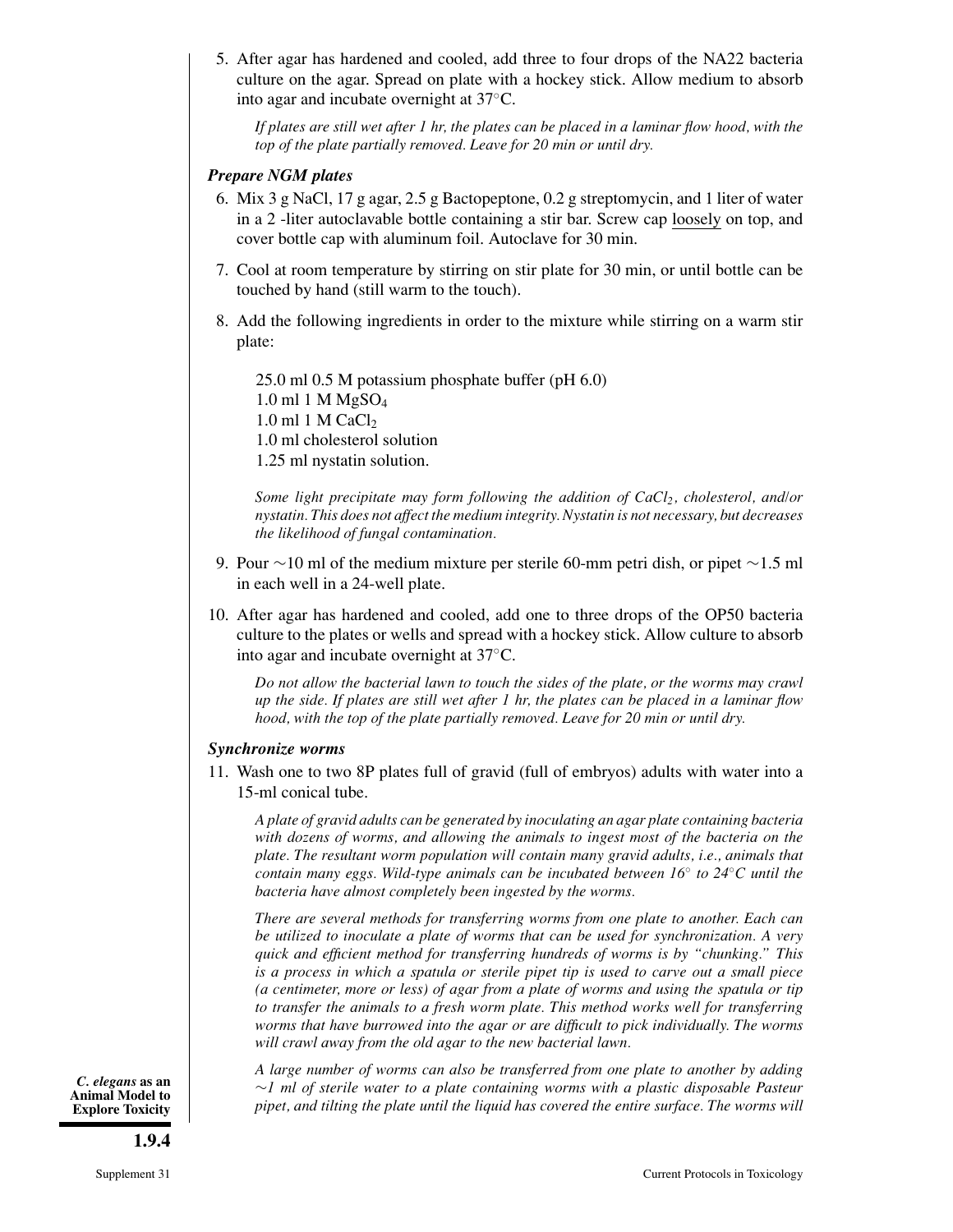*swim off the surface of the plate into the water and worms can be sucked up into the pipet and deposited on a fresh plate. The inoculated worm plate should then be allowed to sit for an hour or so until the liquid has absorbed into the agar. Individual worms can be transferred to a new plate by using a flattened 2-cm piece of 32-G platinum wire mounted on a glass Pasteur pipet tip. This method is not recommended if the sole purpose is to generate a plate of gravid adults for synchronization, unless working with heterozygous stocks of worms or the worms require mating, since it is much more labor intensive. Further information regarding this and other transfer methods can be found in Stiernagle (2006).*

*This synchronization method is modified from Hope (1999), Stiernagle (2006), and references therein.*

- 12. Mix gently, and centrifuge for 2 min at  $700 \times g$  (2000 rpm), room temperature.
- 13. Discard bacteria and water, leaving the worm pellet at the bottom. Refill with water, centrifuge for 2 min at 700  $\times$  g, room temperature, and discard water. Repeat until water is clear.
- 14. Discard water, and add 5 ml synchronization solution.

CAUTION: *The synchronization solution contains NaOH and bleach, which are toxic and caustic. Care should be used when working with this solution.*

*The bleach and NaOH in the synchronization solution are toxic to the worms, causing the hermaphrodites to lyse and release their eggs. The eggshells protect the eggs from this caustic solution, but prolonged exposure (*>*10 min) will cause a dramatic decrease in egg viability.*

- 15. Gently mix tube every minute for 5 to 7 min. Examine a drop under a light microscope to make sure that most of the eggs are free in solution.
- 16. Immediately add 10 ml M9 buffer, mix, and centrifuge for 2 min at  $700 \times g$ , room temperature.
- 17. Repeat the M9 rinse three times, and place tube on the Nutator for mixing. Mix for 18 hr.

*Some protocols suggest that the animals can be mixed for 24 to 30 hr or more. In the experience of the authors, mixing for* >*18 hr can cause the worm DA neurons to be more resistant to toxins. This could be due to an increase in oxidative stress and thus a greater induction of stress response genes.*

*The eggs will develop and hatch in the M9 solution but the worms will be held up at the growth stage of L1 due to the lack of food in the medium. The starved synchronized animals will resume development following exposure to food.*

18. Centrifuge the synchronized L1s for 2 min at  $700 \times g$  (2000 rpm), room temperature. Discard supernatant. Add 10 ml distilled water, mix gently, centrifuge for 2 min at  $700 \times g$ , room temperature, and discard supernatant.

*L1 animals are* ∼*250* µ*m in length, and are the first of four larval stages following egg hatching. If the embryos hatch in the absence of food, the embryos will arrest at this stage until food is introduced into the medium. The embryos can survive at this stage up to a week or more in the absence of food.*

19. Add ∼1 ml distilled water. To estimate the number of worms per volume pipet 2 µl on a slide and count under a light dissecting microscope.

*L1 concentration can also be determined using a spectrophotometer.*  $OD_{600} = 0.15$  is ∼*130 worms in water. Other developmental stages of worms can also be utilized, but often require a higher concentrations of toxins.*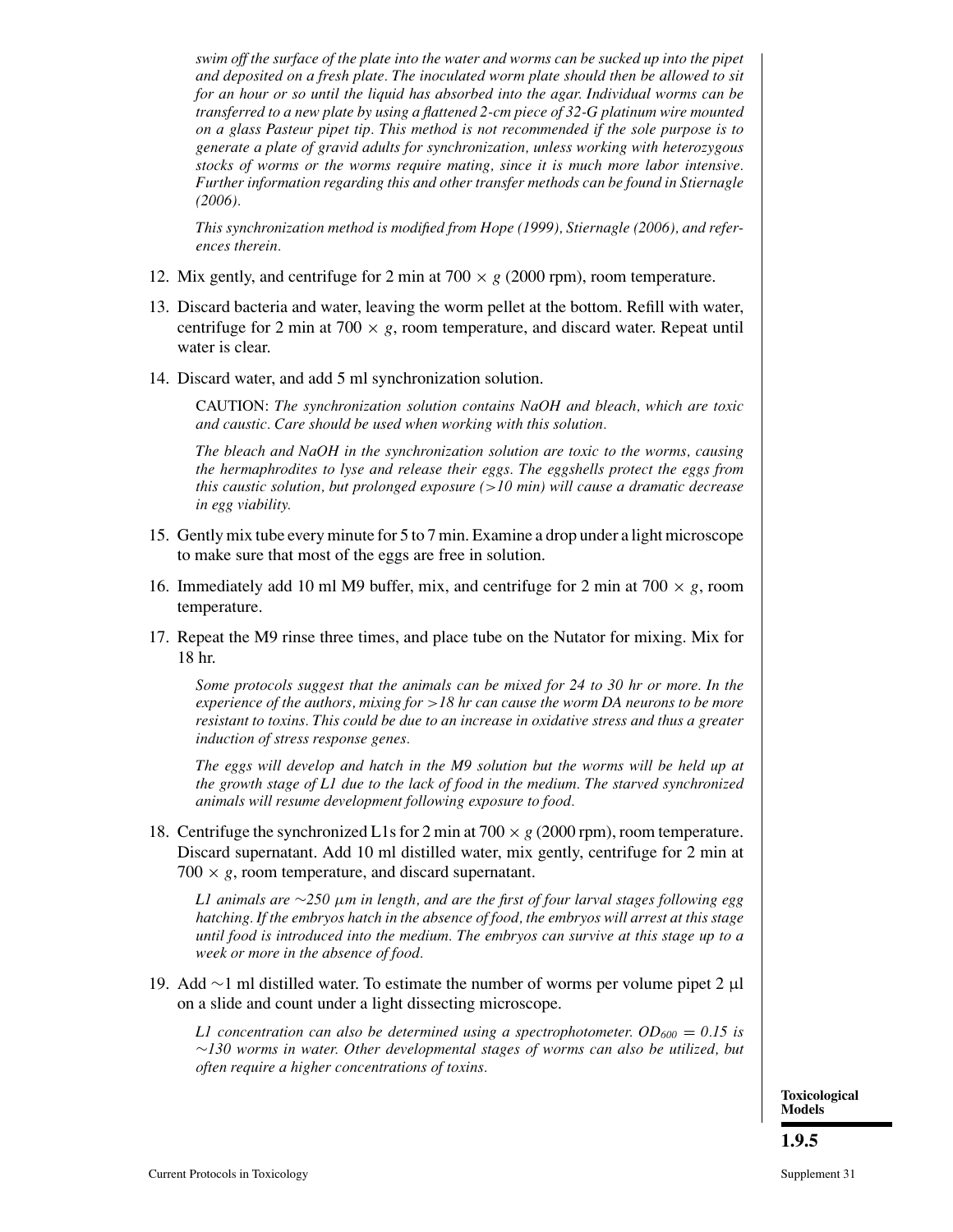## *Expose worms to 6-OHDA*

- 20. Calculate the amount of worms for a 600-µl volume that will contain 10,000 worms/ml.
- 21. Add 30  $\mu$  of the 6-OHDA stock solution to a 1.6-ml silicon-coated microcentrifuge tube to make a final experimental concentration of 5 mM 6-OHDA in 1% DMSO.

CAUTION: *6-OHDA is a potent neurotoxin. Care should be used when working with solutions containing this compound.*

- 22. Add water and then worm volume (in that order; as calculated above) to bring to 600 µl.
- 23. Leave in the dark for 30 min, mixing gently every 10 min.
- 24. Add 900 µl water. Centrifuge 2 min at  $700 \times g$ , room temperature. Discard supernatant and repeat. Place the worms on a large size (90-mm) NGM plate and incubate at 20◦C. Examine 2 to 3 days later under a fluorescence dissecting microscope as described below.

*The presence and choice of the antioxidant is important regarding toxin efficacy. Depending on the antioxidant used (in this case DMSO), neurotoxicity of 6-OHDA can vary 10-fold or more (see below).*

# *Quantify DA neuron toxicity*

**MICROTITER PLATES**

- 25. Add one drop of melted agar pad solution in the middle of a microscope slide to prepare the agar pad. Immediately place another slide on top of the drop, perpendicular and in the middle of the slide, and press with fingers to make a very thin layer of agar. Keep pressed for 20 sec and carefully remove the top slide so as not to disrupt the thin agar pad.
- 26. Add one drop of the 2% sodium azide to the center of the agar pad.

CAUTION: *Sodium azide is very toxic. Care should be used when working with this solution.*

- 27. Following the worm incubation described above, wash the worms once in water (leave a little of the water with the worms), and either add one drop of concentrated worms using a Pasteur pipet or use a worm pick to pick individual worms onto the sodium azide solution.
- 28. Place a coverslip on top of the worms and examine under a Leica MZ16 FA stereo fluorescence dissecting microscope or equivalent.
- 29. For dopamine neuron analysis, examine all four cephalic sensilla (CEP) dendrites (see Nass et al., 2002). Follow the GFP fluorescence from the nerve ring to the tip of the nose.

*If any part of the dendrite is absent, the worm has degenerating dopamine neurons.*

**CHRONIC EXPOSURE OF** *C. elegans* **TO COPPER ON AGAR IN**

*The dendrites can also be examined on the agar plate by slowing down the animals' movement. The authors typically place plastic wrap over ice in an ice bucket, and place the plate on the ice for 10 to 20 min. This slows the movement of the worms enough to visualize the DA neurons directly under the fluorescence microscope.*

# *ALTERNATE PROTOCOL 1*

*C. elegans* **as an Animal Model to Explore Toxicity**

# **1.9.6**

*C. elegans* can also be grown in liquid- or solid-based medium in multiwell plates, using formats anywhere from 6- to 384-well or higher (Link et al., 2000). These small cultures can be useful when determining toxin exposure parameters by examining a number of different toxin concentrations, determining the most sensitive age of exposure, or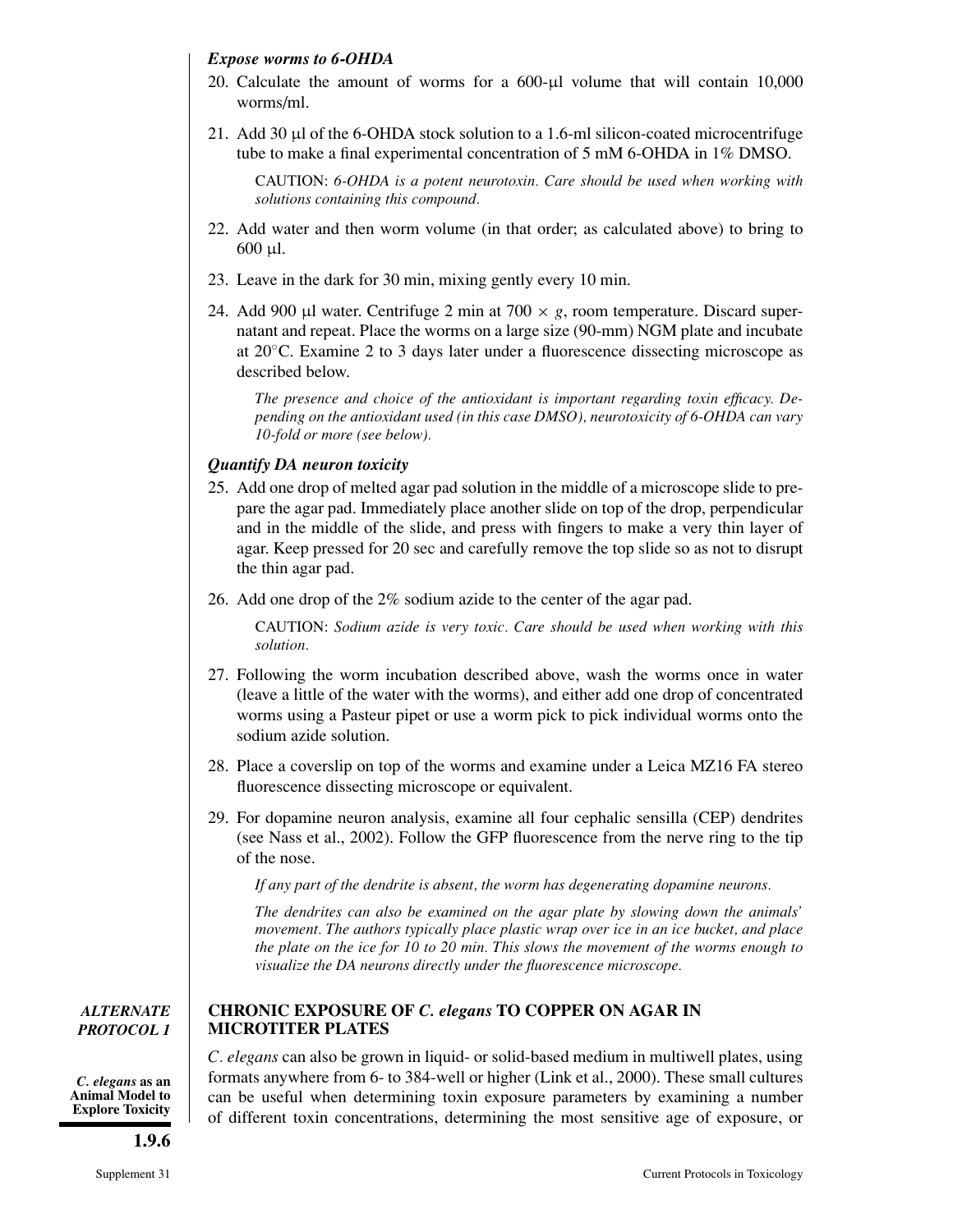if there are limited amounts of toxin that can be used due to compound availability, expense, or toxicity. Growth in microtiter (multiwell) plates also has the advantage in that the toxicity assay can be analyzed quickly using optical density or fluorescence in an automated platform such as a fluorescence plate reader, and screen for drugs in a high-throughput screening platform. In this protocol, worms are exposed chronically to a soluble toxin such as copper (Cu).

*Additional Materials (see Basic Protocol 1)*

300 mg/liter  $CuCl<sub>2</sub>$ L1 worms (see Basic Protocol 1)

- 1. Add 500 µl of warm NGM agar (see Basic Protocol 1) to each well of a 24-well plate.
- 2. When agar has hardened, add ∼10 µl of OP50 bacteria culture to each well as a drop. Allow liquid to absorb into the agar, cover the plate, and incubate overnight at  $37^\circ$ C.
- 3. For each well add various volumes of the copper solution to obtain the desired final concentration of the toxin in the well.
- 4. Allow the toxin to absorb into the agar.

*If plates are needed immediately, dry plates in a laminar flow hood with the top slightly open for 20 min.*

- 5. Place ∼50 to 80 L1s in each well, and incubate at 20◦C for 2 days.
- 6. Score animals for viability by touching a pick to their heads and scoring for movement, or for DA neuron degeneration as described in Basic Protocol 1.

*The toxin can be added directly to the medium prior to autoclaving or immediately following cooling before the plates are poured. Although this can save time and the compound may be more evenly distributed, a disadvantage of this method is that the solute could precipitate in the hot or warm medium, or the subsequent overlay of growing bacteria could sequester or modify the compound. Rand and Johnson (1995) elegantly address these concerns.*

# **MAINTENANCE OF** *C. elegans* **IN LIQUID AXENIC MEDIUM FOR BIOCHEMICAL STUDIES**

This section presents growth conditions for axenic (not contaminated by or associated with any other living organisms) liquid medium. The protocol is a modification of the original CeHR medium developed by Eric Clegg's group (*http://www.usacehr. org/cehr medium.htm*). There are two alternate protocols: The first one (Alternate Protocol 2) is with reduced metals for studies with metalloproteins and gene regulation, and the second protocol (Alternate Protocol 3) eliminates all cations by metal chelation followed by addition of known quantities of metal ions. Cultures are initiated and/or developmentally synchronized using bleach and maintained by subculturing. Aliquots of these cultures can be frozen at −80◦C or in liquid nitrogen for long-term storage.

# *Materials*

*C. elegans* (Bristol N2, fluorescently labeled, or other strain) 60-mm NGM agar plates spotted with OP50 *E. coli* strain (see Basic Protocol 1, steps 6 to 10) M9 buffer (see recipe) 0.1 N NaCl mCeHR growth medium (see recipe), supplemented with  $100 \mu g/ml$  tetracycline 5 N NaOH

## *BASIC PROTOCOL 2*

**Toxicological Models**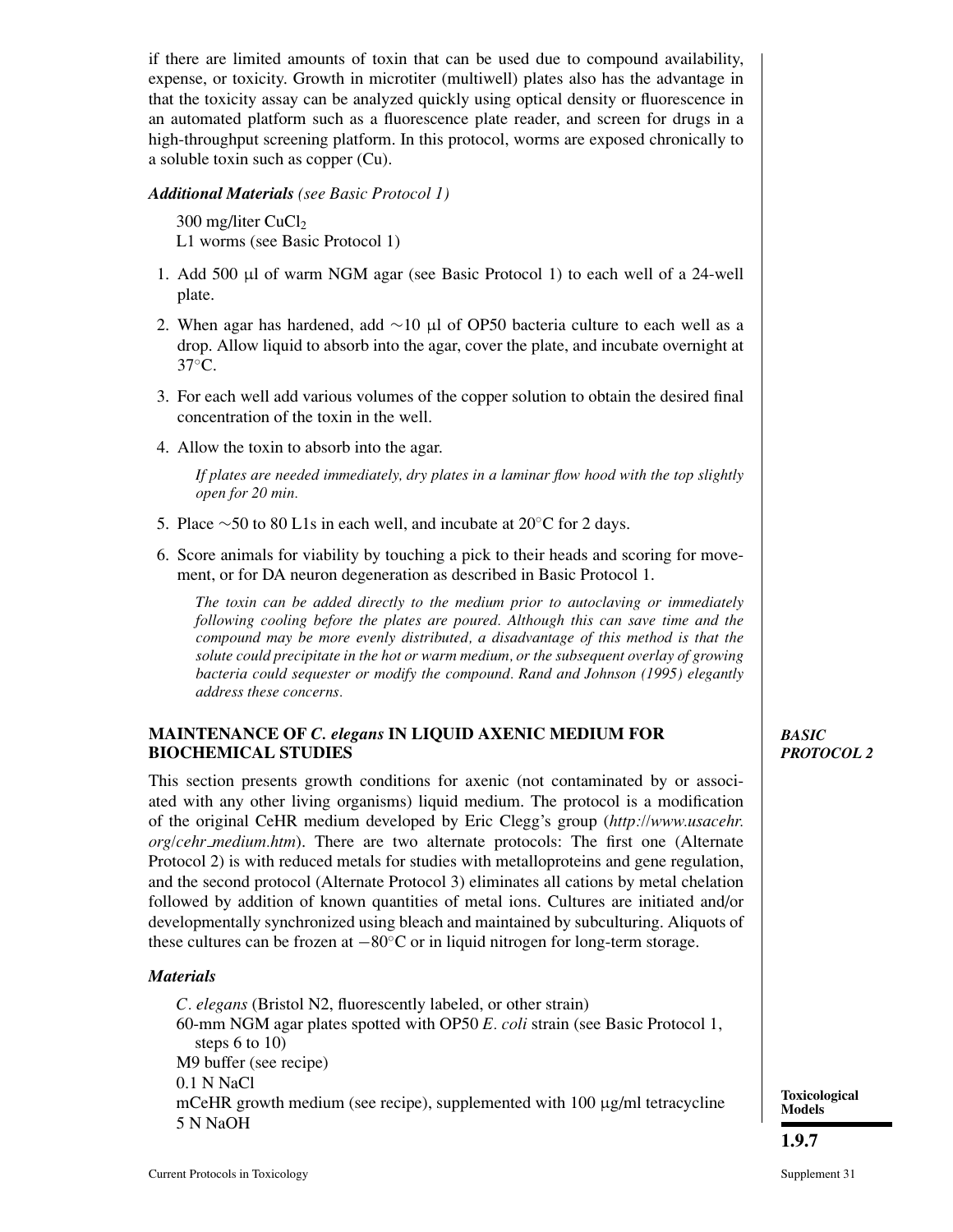5% (v/v) bleach mCeHR growth medium (see recipe) S buffer (see recipe) Freezing solution (see recipe) 5 mM and 10 mM sodium azide  $(NaN_3)$ 0.3 M NH4OH, pH 8.0 Hemin chloride

15- and 50-ml conical tubes, sterile

25- or 75-cm<sup>2</sup> tissue culture flasks (Nunc)

20◦C refrigerated incubator equipped with platform shaker or rocker (Labline Orbit Shaker or Hoefer Rocker)

Beckman CS-6R centrifuge with GH3.7 horizontal rotor (or equivalent rotor) Vortex Genie-2

Phase-contrast inverted microscope with  $10\times$  objective

2-ml screw cap cryostat freezing vials

Glass slides

24-well microtiter plate

# *Prepare worms for culture in liquid medium*

1. Grow worms on ten 60-mm NGM agar plates spotted with OP50 *E. coli* strain until there are large number of gravid worms with very little bacteria on the plates (freshly or nearly starved).

*Worms can be obtained from the CGC (Caenorhabditis Genetics Center) stock center, and are usually provided on NGM plates. Worms can be transferred to fresh NGM plates by "chunking." See Basic Protocol 1, step 11 for details.*

2. Rinse the plates with 5 ml M9 buffer and transfer the worms to a 50-ml conical tube.

*If there are numerous eggs remaining on the agar they can be loosened and collected by swirling and tapping the plates. Alternatively, a gloved finger or rubber policeman can be used to quickly liberate embryos from the agar surface.*

3. Let the tube stand for 5 to 10 min and slowly remove the buffer from the top.

*This step will remove a significant amount of bacteria because the worms are denser than E. coli and tend to sink faster to the bottom of the tube.*

- 4. Resuspend the worm pellet in 5 ml M9 buffer and repeat step 3 two times.
- 5. Resuspend the worms in 0.1 N NaCl in a volume appropriate for bleaching (see below) and bleach (Basic Protocol 1, steps 14 to 17).
- 6. After bleaching, use a Pasteur pipet to transfer the eggs into a 25-cm<sup>2</sup> tissue culture flask containing mCeHR growth medium supplemented with 100 µg/ml of tetracycline; use sterile techniques.

*To ensure that the worm cultures are established and to prevent any bacterial carryover during the initial period, the growth medium can also be supplemented with a triple antibiotic cocktail of tetracycline (100* µ*g/ml), streptomycin (250* µ*g/ml), and nalidixic acid (250* µ*g/ml). The authors use this cocktail very sparingly.*

7. Incubate at 20◦C in a refrigerated incubator on a rocker platform set at ∼70 rpm.

*The growth rate of worms in the first round will be slow (typically* ∼*7 to 10 days) as they become established for growth in liquid medium, but successive generations will be closer to 4 days. Some mutant strains (e.g., rol) will take longer to grow (5 to 6 days).*

8. Let worms grow to an appreciable density such that bleaching gravid worms will yield sufficient number of larvae to start a subculture.

*C. elegans* **as an Animal Model to Explore Toxicity**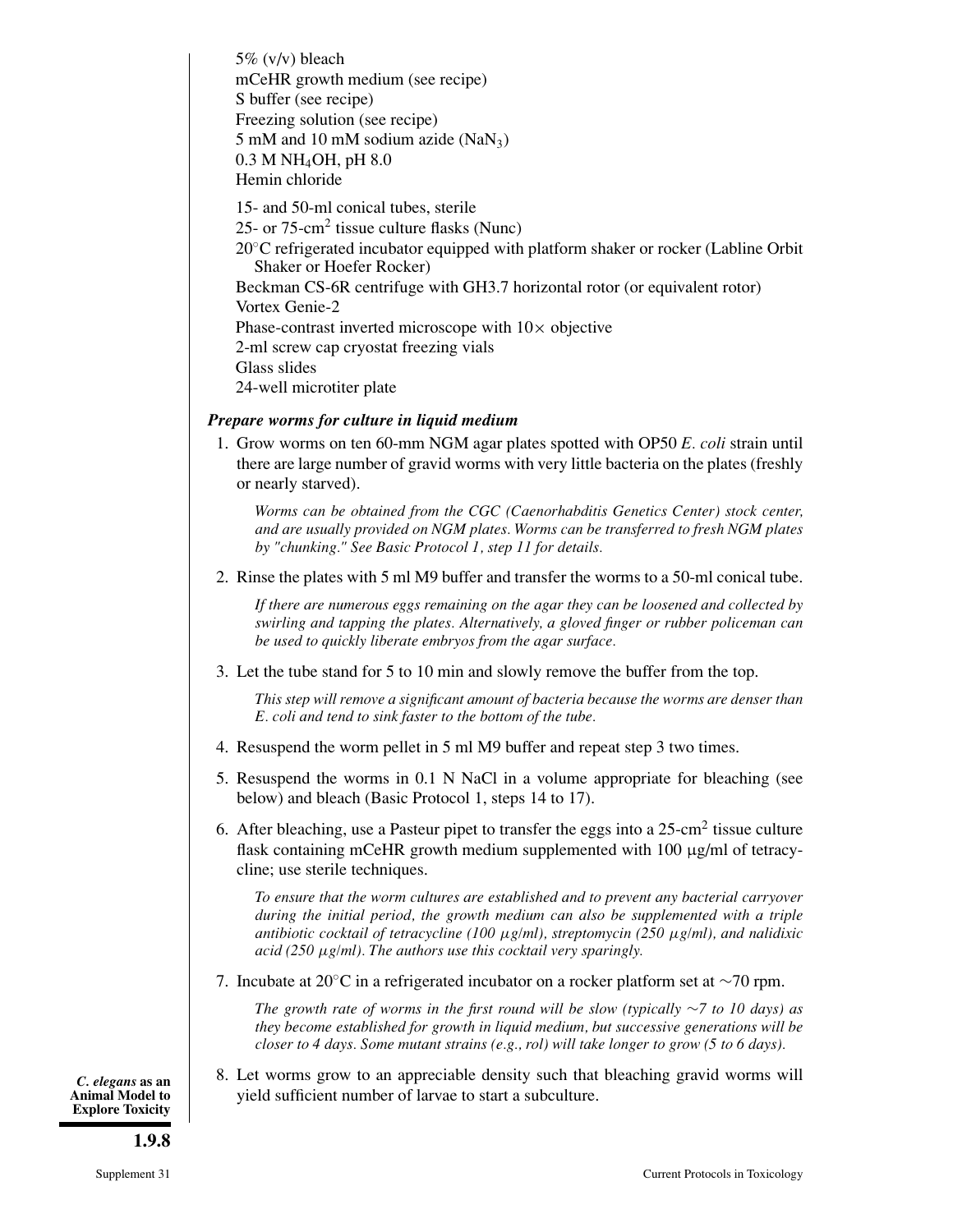## *Prepare egg cultures and synchronize for liquid culture*

- 9. Pipet nematode suspension into 15-ml sterile conical tubes and centrifuge for 5 min at 800  $\times$  *g*, 4 $\degree$ C, in a GH-3.7 swinging-bucket rotor.
- 10. Aspirate the supernatant using a Pasteur pipet and resuspend the worm pellet in 10 ml of 0.1 M NaCl by gently pipetting. Incubate the nematodes on ice for 5 min.
- 11. Aspirate supernatant using a Pasteur pipet, including worms that have not settled to the bottom of the tube. Resuspend the pellet in 0.1 M NaCl in a volume that is a multiple of three. For example, 1.5 ml, 3 ml, 6 ml, and 9 ml.

*Individual worms and not clumps should be visible in the liquid suspension by eye when the worm suspension is swirled in the conical tube.*

12. Add 5 N NaOH and 5% bleach to the worm suspension in a 1:2:6  $(v/v/v)$  ratio.

*For example: If the worms were resuspended in 6 ml of 0.1 M NaCl, then add 3 ml of NaOH/bleach mix (2 ml 5% bleach: 1 ml 5 N NaOH).*

13. Mix by briefly vortexing (number 10 setting on a Vortex Genie-2). Continually monitor the worms under a phase-contrast inverted microscope vortexing periodically.

*It should take* <*10 min for the worms to burst open.*

*Worms should be constantly monitored under a phase-contrast microscope with a 10*× *objective.*

- 14. Let the worms remain in bleach for an additional 30 to 40 sec to further dissolve the worms and immediately centrifuge them for 45 sec at 800  $\times$  *g*, 4<sup>°</sup>C. Aspirate the supernatant with a Pasteur pipet.
- 15. Add 10 ml of sterile water to egg pellet and vortex tube for 5 sec. Centrifuge to pellet the eggs for 45 sec at 800  $\times g$ , 4<sup>°</sup>C. Aspirate the supernatant using a Pasteur pipet. Wash the egg pellet once more with sterile water.
- 16. Add 10 ml M9 buffer to the embryos and transfer them to a sterile  $25$ -cm<sup>2</sup> tissue culture flask. Incubate the flask overnight at  $20^{\circ}$ C on a platform rocker at 70 rpm.

*Use the larvae from the hatched embryos within 2 days.*

*L1 larvae stored in M9 buffer for longer time periods tend to have a greater lag time and become asynchronized when reintroduced to mCeHR medium. Changes to fresh M9 buffer every third day may help alleviate this problem.*

#### *Maintain and subculture C. elegans*

17. To maintain a continuous subculture of the worms, transfer L1 larvae from M9 buffer to 50-ml conical tubes and centrifuge the worms for 5 min at 800  $\times$  *g*, 4<sup>°</sup>C. Resuspend the larvae in mCeHR medium and transfer them to a  $25$ -cm<sup>2</sup> tissue culture flask. Incubate flask at  $20^{\circ}$ C on a rocker platform at 70 rpm.

*Antibiotics are no longer needed if proper sterile techniques are used. With two successive rounds of bleaching, contaminating bacterial carryovers are usually eliminated. A density of 3000 worms/ml/cm<sup>2</sup> ensures that adequate nutrients are available to the worms. Growth rates should be carefully recorded at this point (L1 to gravid adults) and are easy to monitor in a synchronized population.*

#### *Freeze worms for axenic medium cultures*

18. Pellet mixed population of worms (asynchronous) by centrifuging for 5 min at  $800 \times g$ ,  $4\degree$ C, and resuspend them in S buffer. Divide worms into 0.5-ml aliquots and transfer into a 2-ml freezing vial and add equal volume of freezing solution. Vortex briefly. Freeze samples at −80◦C.

**Toxicological Models**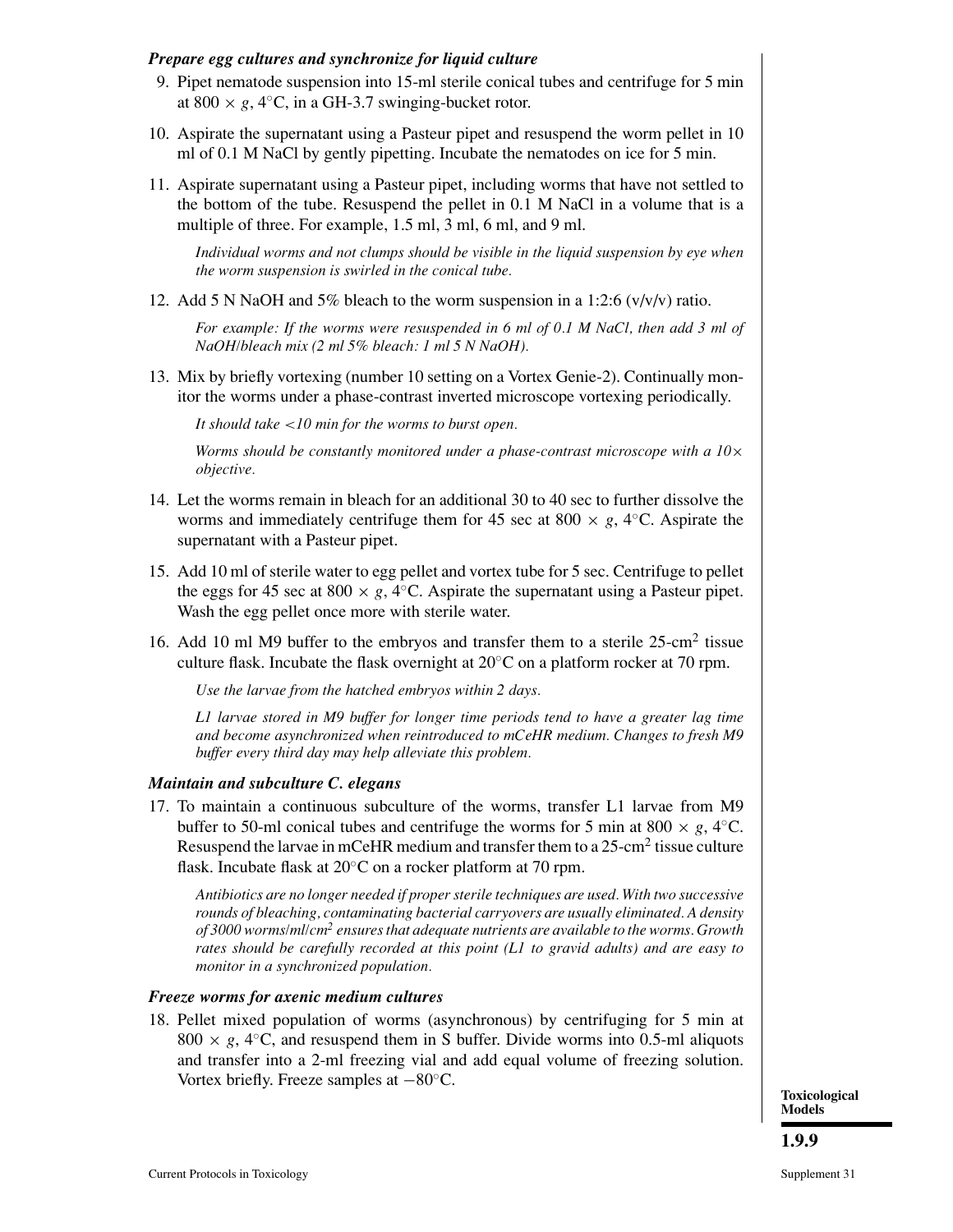19. To thaw worms place them directly in a  $37^{\circ}$ C water bath until the ice has mostly melted  $\langle$  <2 min). Gently pipet worms with a Pasteur pipet into mCeHR medium.

*Worms freeze well at a concentration of* ∼*1 million worms in 1 ml per vial. Although a pure synchronized L1 population can be frozen if available, it is convenient to freeze a mixed culture. Because early larval stages tend to survive better when thawed, a mixed culture ensures that there are sufficient quantities of young larvae.*

#### *Expose worms to hemin in liquid axenic medium*

20. Pellet synchronized L1 larvae by centrifuging 5 min at 800  $\times g$ , 4<sup>°</sup>C. Resuspend the pellet in ∼2 ml of M9 buffer.

*The volume of buffer can be increased if the resuspended larvae appear dense.*

- 21. Vortex or shake the tube vigorously and immediately pipet 100 µl of the worms into a microcentrifuge tube. Add equal volume of 10 mM sodium azide (NaN<sub>3</sub>) to anesthetize and immobilize the worms. Mix and incubate for ∼5 to 10 min at room temperature.
- 22. Vortex and spread 40 to 50  $\mu$ l (50 to 150 worms) of the solution in an S-shape on a glass slide. Dilute concentrated worms with 5 mM sodium azide.

*Counting* <*20 worms often leads to errors.*

23. Calculate the number of worms/ml in the original 2-ml solution and dilute to  $\sim$ 1 worm/µl. Seed  $\sim$ 50 worms/cm<sup>2</sup>/0.5 ml.

*For example, a single well of a 24-well (2 cm2/well) plate should contain* <sup>∼</sup>*100 worms in 1 ml growth medium.*

24. Prepare a fresh solution of 10 mM hemin in 0.3 M NH4OH, pH 8.0.

*For lower final concentrations of hemin, make additional stocks of 1 mM and 0.1 mM.*

25. Add 800 µl of mCeHR growth medium into individual wells of a 24-well microtiter plate. Aliquot 100  $\mu$ l of 0.3 M NH<sub>4</sub>OH, pH 8.0 containing hemin at the desired final concentration.

*The total volume of 0.3 M NH4OH, pH 8.0, in each well should be the same to ensure consistency.*

*Hemin concentrations for a dose response curve typically include 0, 1.5, 4, 20, 100, 500, 800, and 1000* µ*M. At 1.5* µ*M hemin the worms develop slowly (*>*9 days) with smaller brood size, while at concentrations* ≥*800* µ*M there is growth arrest. No gravid worms should be observed at 0* µ*M hemin.*

26. Add 100 µl of M9 buffer containing ∼100 L1 larvae (mix tube well prior to the addition because worms tend to sink to the bottom of the tube) to the culture medium in each well.

*The final volume of the growth medium plus worms in each 2-cm<sup>2</sup> well is 1 ml. If 12-well (4-cm2) or 6-well (10-cm2) plates are used, then the number of worms and volume of the growth medium is proportionately changed to accommodate the difference in surface area.*

27. Examine the plate under the microscope to ensure that all the wells have equal numbers of larvae. Incubate plates at 20<sup>°</sup>C on a rocker platform at 70 rpm. Cover the plates with aluminum foil because hemin is light sensitive.

*The day the worms are added to the culture medium is day 0. Worms are thereafter monitored each day for growth and are usually counted on days 3, 6, and 9.*

28. Swirl the plate gently so that all worms are in the center of the well and not in the corners. Pipet the entire contents (∼1 ml) of each well into a microcentrifuge tube.

*Occasionally, the volumes will be slightly lower due to evaporation in the incubator. If this is the case, bring the volume to 1 ml with sterile M9 buffer.*

*C. elegans* **as an Animal Model to Explore Toxicity**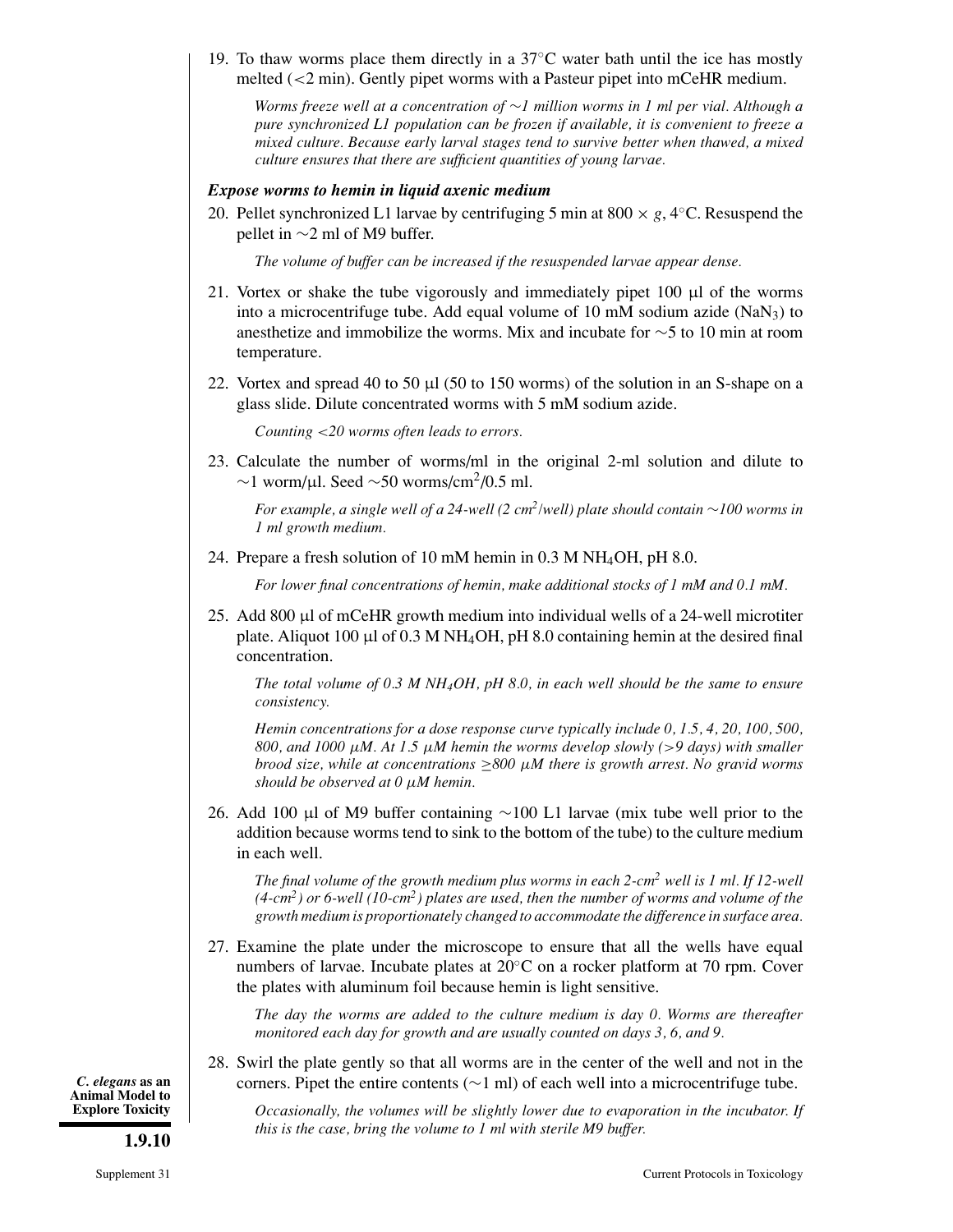29. Vortex vigorously and pipet 100  $\mu$ l into another microcentrifuge tube. Add 100  $\mu$ l of 10 mM NaN<sub>3</sub> and incubate for 5 to 10 min. Count the worms to determine worm viability as a function of hemin concentration in either 20 or 40  $\mu$ l as in steps 21 and 22.

*At low and high hemin concentrations worms are usually dead or the growth is severely retarded. If this is the case, count the entire contents of that well by centrifuging 5 min at*  $800 \times g$ , room temperature, and resuspending the pellet in 50  $\mu$ *l* of 5 mM NaN<sub>3</sub>.

# **GROWING** *C. elegans* **IN REDUCED METAL MEDIUM (mCeHR-2)**

Inductively coupled plasma–mass spectrometry and X-ray spectroscopy has revealed that worms grown in axenic mCeHR growth medium contain significantly higher concentrations of copper and manganese compared to worms fed *E. coli* strain OP50. Even though there are no apparent differences in growth rates or other parameters, it is likely that exposure to higher concentrations of metals will alter genetic responses in nutritional and toxicological assays. To circumvent this issue, dose-response curves were performed to analyze optimal worm growth at the lowest concentrations of copper, manganese, iron, and zinc. These studies led the authors to significantly lower the concentration of copper from 45  $\mu$ M to 10  $\mu$ M, and manganese from 100  $\mu$ M to 5  $\mu$ M. These modifications can be important depending on the heavy metal evaluated. For example, results from model organisms (*S. cerevisiae*, *C. reinhardtii*, and mice) and human diseases reveal that perturbation of one metal directly affects the homeostasis of another (e.g., copper deficiency alters iron metabolism and elevated zinc decreases intestinal copper uptake).

Use mCeHR-2 in place of mCeHR-1 above, and follow procedure as outlined in Basic Protocol 2 for liquid culture.

# **GROWING** *C. elegans* **IN METAL-CHELATED MEDIUM (mCeHR-3)**

This growth medium was created as an alternative to mCeHR-2 in order to eliminate trace levels of contaminating metals from milk and lactalbumin. The mCeHR-3 growth medium can therefore be used in studies where accurate knowledge of metals is critical, especially at lower concentrations.

*Additional Materials (also see Basic Protocol 2)*

 $50\times$  chelation mix Lactalbumin (see recipe) UHT skim milk, sterile (see recipe) 1-kDa MWCO dialysis tubing  $0.2$ - $\mu$ m filter

Additional reagents and equipment for dialysis (*APPENDIX 3H*)

*NOTE:* Wash all glassware with 6 N HCl followed by copious rinsing with distilled deionized water to remove any contaminating metals bound to the glassware.

- 1. Dilute  $50\times$  chelation mix to  $1\times$  in 500 ml lactalbumin and  $4\times$  in 1 liter UHT skim milk in two separate beakers. Stir overnight at 4◦C.
- 2. Remove the metal-chelate complexes by dialyzing (*APPENDIX 3H*) each of these solutions against 2 liters of sterile water overnight at 4◦C.

*The volume will increase 2- to 3-fold during dialysis.*

*ALTERNATE PROTOCOL 2*

## *ALTERNATE PROTOCOL 3*

**1.9.11**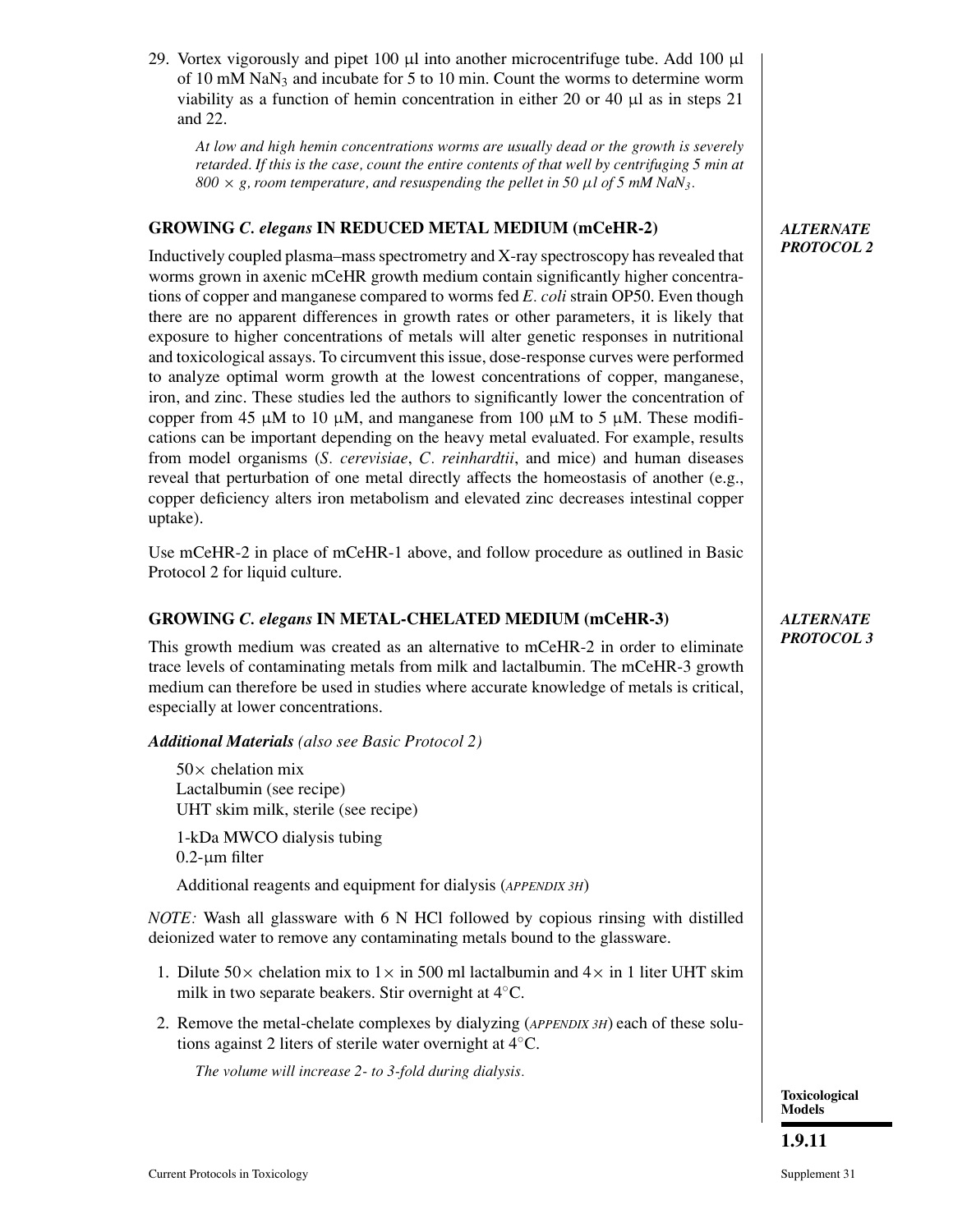3. Recalculate the volumes of lactalbumin and milk, filter sterilize through a 0.2-µm filter unit, divide into 50-ml aliquots, and freeze at −80◦C.

*Although milk cannot be filter sterilized because of the casein micelles and other particulates, EDTA/EGTA treatment (provided in the chelation mix) clarifies milk due to disruption of these micelles and the milk can thus be easily filtered.*

#### **REAGENTS AND SOLUTIONS**

*Use Milli-Q-purified water or equivalent in all recipes and protocol steps. For common stock solutions, see APPENDIX 2A; for suppliers, see SUPPLIERS APPENDIX.*

#### *6-OHDA stock solution (100 mM 6-OHDA/20% DMSO)*

Add in the following order: 32 ml water, 8 ml DMSO and 1.0 g of 6-OHDA (Sigma no. H8523) for a final concentration of 100 mM 6-OHDA in 20% DMSO. Mix gently. Divide into 5-ml aliquots, cover with aluminum foil, and store up to 6 months at  $-20^\circ$ C.

*Tubes should be thawed no more than twice. Efficacy of the toxin decreases as tube is repeatedly thawed.*

## *CeHR medium, 1 liter*

Filter the following volumes of stock solutions in the order described with a 1-liter,  $0.2$ - $\mu$ m filter unit:

10 ml 2 mM choline diacid citrate

10 ml vitamin mix (see recipe)

10 ml 2.4 mM i-Inositol

10 ml 2 mM hemin (see recipe)  $250$  ml  $H<sub>2</sub>O$ 

Apply suction and allow solution to filter, then add the following in the order described:

20 ml nucleic acid mix (see recipe)

100 ml mineral mix (see recipe)

20 ml lactalbumin (see recipe)

20 ml essential amino acid mix (Invitrogen no. 11130-051)

10 ml non-essential amino acid mix (Invitrogen no. 11140-050)

 $20$  ml  $450$  mM KH<sub>2</sub>PO<sub>4</sub>

50 ml 1.46 M D-glucose

10 ml 1 M HEPES, Na salt

 $250$  ml  $H<sub>2</sub>O$ 

1 ml cholesterol (see recipe)

Apply suction and allow solution to filter, then add the following in the order described.

Store up to 1 year at  $-80^\circ \text{C}$ 

Add 20% (v/v) UHT skim milk just prior to use.

*Milk cannot be filtered through a filter unit.*

*Make medium fresh in a laminar flow hood with sterile techniques. The pH without milk is 6.0 to 6.5.*

#### *Chelation mix, 50***×**

0.5 M EDTA 0.1 M EGTA, pH 8.0 Store up to 1 year at room temperature

*C. elegans* **as an Animal Model to Explore Toxicity**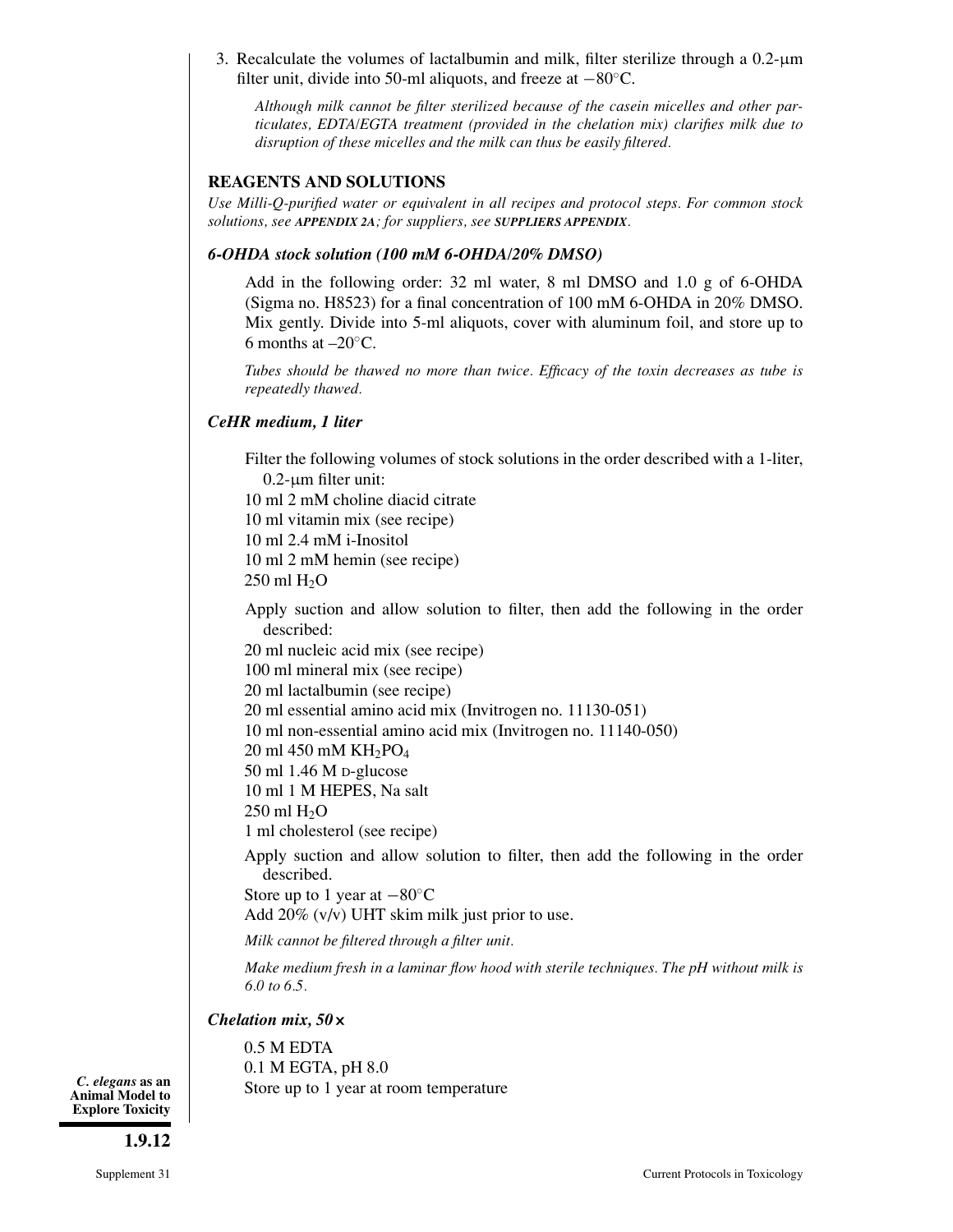# *Cholesterol, 5 mg/ml*

Dissolve 200 mg cholesterol in 40 ml 95% ethanol. Store up to 1 year at 4◦C.

# *Freezing solution*

S buffer (see recipe) plus 30% (v/v) glycerol. Store up to 1 year at room temperature.

## *Hemin*

2 mM hemin chloride (Frontier Scientific) in 0.1 N NaOH. Adjust pH to 8.0 with concentrated HCl. Store up to 2 weeks at −20◦C.

*If the pH falls below 6.0 (acidic), hemin will precipitate. Higher concentrations of hemin and other metal substituted porphyrins can be made in 0.3 M NH4OH.*

## *Lactalbumin*

Combine 170 mg of lactalbumin hydrolysate (Invitrogen) in 1 ml water. Store up to 6 months at 4◦C.

## *M9 buffer*

 $3 g KH<sub>2</sub>PO<sub>4</sub>$ 6 g Na<sub>2</sub>HPO<sub>4</sub> 5 g NaCl 1 liter  $H_2O$ Autoclave 30 min Add 1 ml 1 M MgSO<sub>4</sub> (sterile) Store up to 1 year at  $4°C$ 

## *Mineral mix, 1 liter*

4.1 g  $MgCl<sub>2</sub>·6H<sub>2</sub>O$ 2.9 g sodium citrate 4.9 g potassium citrate $\cdot$ H<sub>2</sub>O  $0.07$  g CuCl<sub>2</sub> $\cdot$ 2H<sub>2</sub>O  $0.2$  g MnCl<sub>2</sub> $\cdot$ 4H<sub>2</sub>O  $0.1$  g ZnCl<sub>2</sub>  $0.6$  g Fe(NH<sub>4</sub>)<sub>2</sub>(SO<sub>4</sub>)<sub>2</sub>·6H<sub>2</sub>O  $0.2$  g CaCl<sub>2</sub> $\cdot$ 2H<sub>2</sub>O (always add last)

*Make small volumes of stocks for this mix so it is used quickly and are not stored for extended periods.*

# *NA22 bacteria culture*

Add 8 g Tryptone, 5 g yeast extract, 2.5 g NaCl to 500 ml water. Divide into four 125-ml aliquots. Autoclave for 30 min. Inoculate NA22 bacteria culture (∼20 µl from another NA22 bacteria culture) or from a single colony from an 8P plate containing NA22 bacteria. Incubate overnight at 37◦C. Store culture at 4◦C.

*Cultures are generally viable for at least 2 to 3 weeks at 4*◦*C.*

#### *Nucleic acid mix, 100 ml*

*To 60 ml of water add:* 1.74 g adenosine 5 -monophosphate, sodium salt 1.84 g cytidine 5 -phosphate 1.82 g guanosine 2 - and 3 -monophosphate *or* 2.04 g guanosine 5 -phosphate 1.84 g uridine 5 -phosphate, disodium salt 0.63 g thymine (add last)

*continued*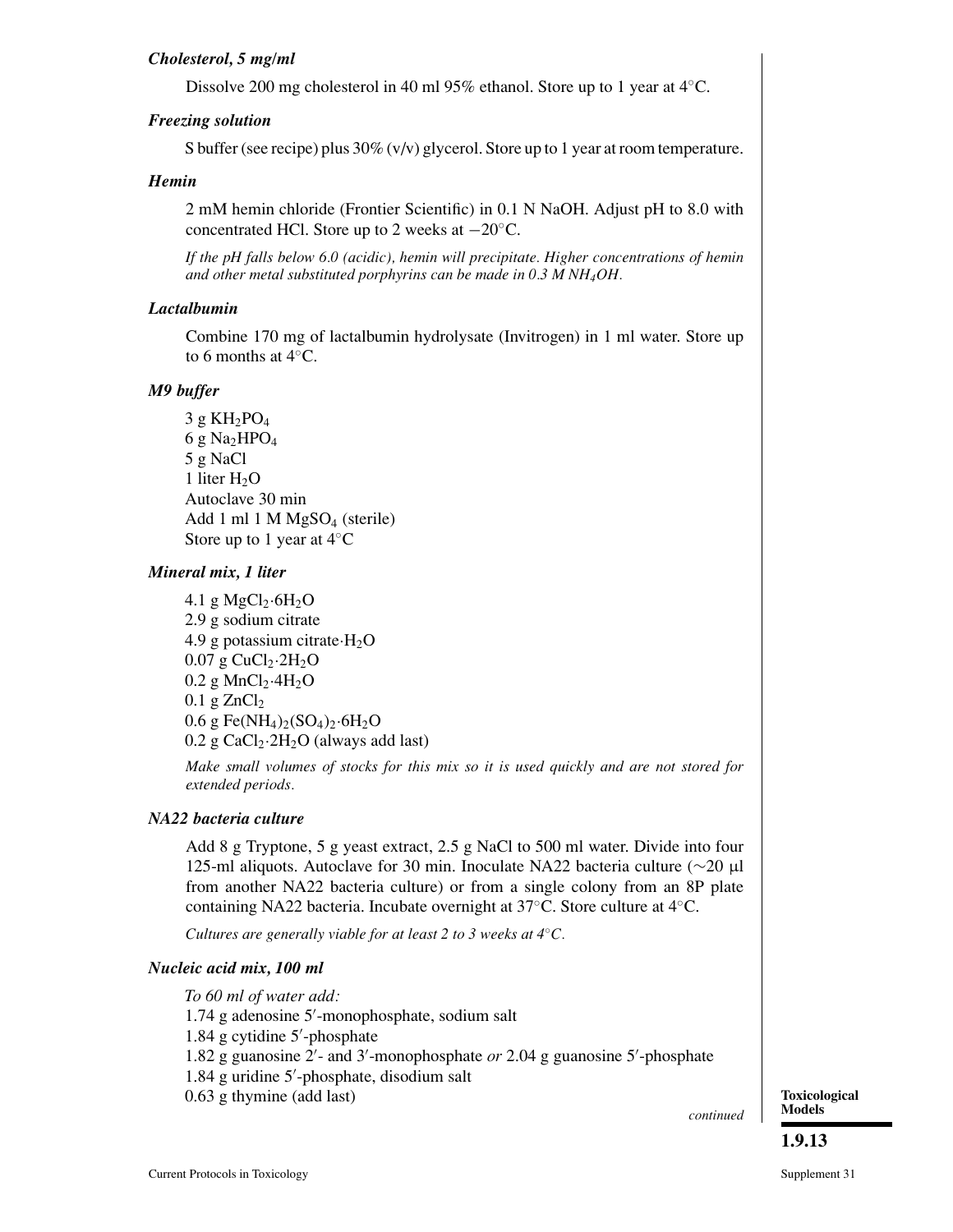Bring stock solution to 100 ml and store in the dark at 4◦C or freeze aliquots at  $-20^\circ$ C.

*Make small volumes of stocks for this mix so it is used quickly and are not stored for extended periods.*

#### *Nystatin, 10 mg/ml*

Add 400 mg nystatin to 40 ml 70% ethanol. Mix.

*Nystatin will not completely dissolve and will form micells. Therefore it must be mixed thoroughly each time before adding to medium.*

#### *OP50 bacteria culture*

Add 12.5 g Luria broth (*UNIT 4.16*) and 100 mg streptomycin to 500 ml water. Divide into four 125-ml aliquots. Autoclave 30 min. Inoculate with OP50 bacteria culture (∼20 µl) or from a single colony from a NGM plate containing OP50 bacteria. Incubate overnight at 37◦C. Store culture at 4◦C.

*Cultures are generally viable for at least 2 to 3 weeks at 4*◦*C.*

#### *S Buffer, 1 liter*

129 ml 0.05 M  $K_2HPO<sub>4</sub>$ 871 ml 0.05 M KH2PO4 5.85 g NaCl Sterilize by autoclaving. Store up to 1 year at room temperature

*pH of this solution is* ∼*6.0*

#### *Synchronization solution*

Add 5 ml Chlorox bleach (fresh) and 1.25 ml 10 M NaOH to 18.75 ml water. Use immediately.

#### *UHT skim milk*

High-temperature ultra-pasteurized (UHT) skim milk can be obtained in a grocery store (e.g., Horizon's Organic UHT skim milk). Using sterile techniques open the container of milk and streak on Brain Heart Infusion (Difco no. 237500) agar plates. Incubate plates at 37◦C and 30◦C to test for growth of any microbes. Transfer milk to 50-ml sterile conical tubes and freeze at −80◦C.

*The authors find that 10% (v/v) milk is usually sufficient with no discernable differences in worm growth compared to mCeHR-1 medium supplemented with 20% (v/v) milk.*

#### *Vitamins and growth factor mix, 100 ml*

*Solution 1: To 60 ml of water add:* 0.15 g N-acetyl-α-D-glucosamine (Calbiochem) 0.15 g DL-alanine (Calbiochem) 0.075 g nicotinamide 0.0375 g D-pantethine 0.075 g DL-pantothenic acid, hemi calcium salt 0.075 g pteroylglutamic acid (folic acid; ACROS/Fisher) 0.0375 g pyridoxamine·2HCl 0.075 g pyridoxine·HCl 0.075 g flavin mononucleotide, sodium salt 0.075 g thiamine hydrochloride

*C. elegans* **as an Animal Model to Explore Toxicity**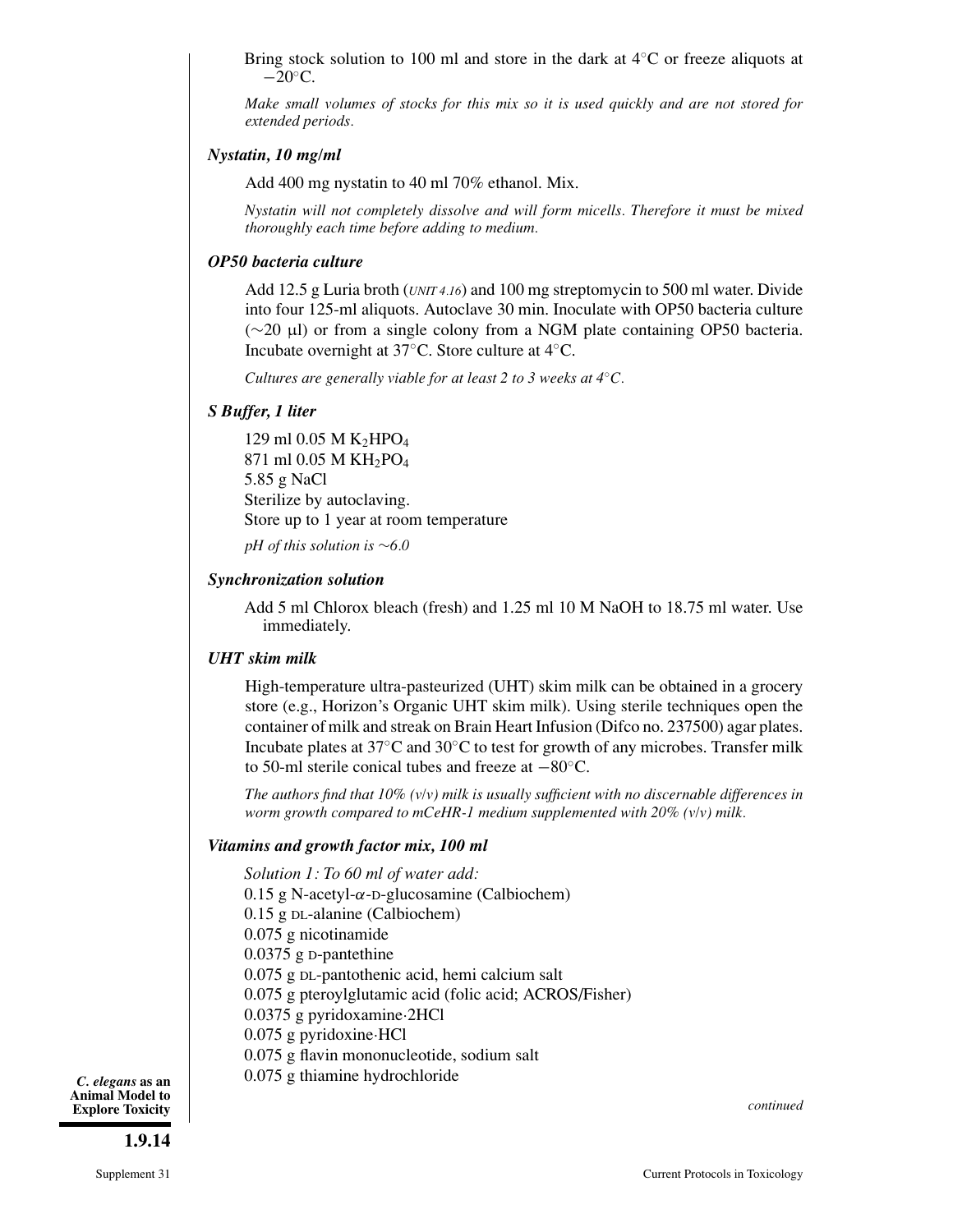*Solution 2: Prepare each of the following chemicals in* ∼*5 ml 1 N KOH:* 0.075 g *p*-aminobenzoic acid 0.0375 g D-biotin  $0.0375$  g cyanocobalamine  $(B_{12})$ 0.0375 g folinic acid, calcium salt 0.075 g nicotinic acid 0.0375 g pyridoxal 5 -phosphate

*Solution 3: 0.0375 g (*±*)* α*-L-lipoic acid, oxidized form in 1 ml ethanol:* Mix solutions 1, 2, and 3 and bring final volume to 100 ml. Store in dark at  $4°C$  or freeze aliquots at  $-20^\circ$ C.

*Make small volumes of stocks for this mix so it is used quickly and are not stored for extended periods. All chemicals are available from Sigma unless noted otherwise.*

#### **COMMENTARY**

#### **Background Information**

It is now remarkably clear from the seminal *C. elegans* sequencing project that was largely completed in 1998 to the explosive growth in worm studies in the last few years that many of the known biological components in *C. elegans* are conserved in humans (The *C. elegans* Sequencing Consortium, 1998). This tiny nematode is sensitive to a number of human toxins and pharmaceuticals that interact and activate many of the same molecules and signaling pathways found in mammals (Rand and Johnson, 1995; Nass and Blakely, 2003). Both species also contain similar cell death pathways, and these compounds can induce similar pathological and morphological changes. These similarities between the worm and man, along with the powerful genetics and rapidity in analysis that this invertebrate provides, suggests that *C. elegans* can significantly assist in elucidating the molecular basis of human cellular toxicity.

*C. elegans* has been studied for over 40 years, and much of this work has focused on cellular and developmental biology. Only more recently has the worm been utilized to explore toxin or drug actions. These new uses carry with them new challenges that often require different considerations, as well as modifications of existing protocols. Basic *C. elegans* husbandry and maintenance has been described in several books and papers, and these are useful resources if the researcher would like to work with the worm in the laboratory (Lewis and Fleming, 1995; Riddle et al., 1997; Hope, 1999; Stiernagle, 2006). There are also very good reviews on the usefulness and considerations in using *C. elegans* in pharmacological research (Rand and Johnson, 1995; Link et al., 2000).

*C. elegans* develop from L1 larvae to egglaying adults in ∼3.5 days at 20◦C. After the egg hatches, the larvae matures through four stages (called L1, L2, L3, and L4). At the end of each developmental stage they shed their cuticle (a layer of carbohydrates and protein that cover the hypodermis) by molting. After the last molt, they develop into mature adults that are capable of reproducing. Development to adulthood is temperature dependent ranging from  $<$  2.5 days at 25 $\degree$ C to 6 days at 15◦C. The average lifespan of a wild-type worm is ∼18 days at 20◦C. In response to crowding or starvation, *C. elegans* can arrest development at the end of the second larval stage, and form a special larval stage called dauer ("enduring") larvae. Growth is resumed when dauers are exposed to a food source.

In this unit, the authors describe their agar-based methods for acute exposure to the Parkinson's disease–associated neurotoxin 6-OHDA. They also outline their general assay for chronic exposures to metals such as copper. They provide details and considerations for each type of assay that should assist the reader in setting up worm-based toxicity experiments.

The authors also provide details for wormbased growth in liquid axenic media. Although large quantities of *C. elegans* can be grown in liquid culture using concentrated *E. coli* for food (Lewis and Fleming, 1995; Stiernagle, 2006), there are several caveats using this method. The foremost is the use of another complex organism as a food source that could confound results because nutrients could be assimilated and modified by *E. coli*, prior to ingestion by worms.

To circumvent these problems, defined growth medium (CbMM) for worms was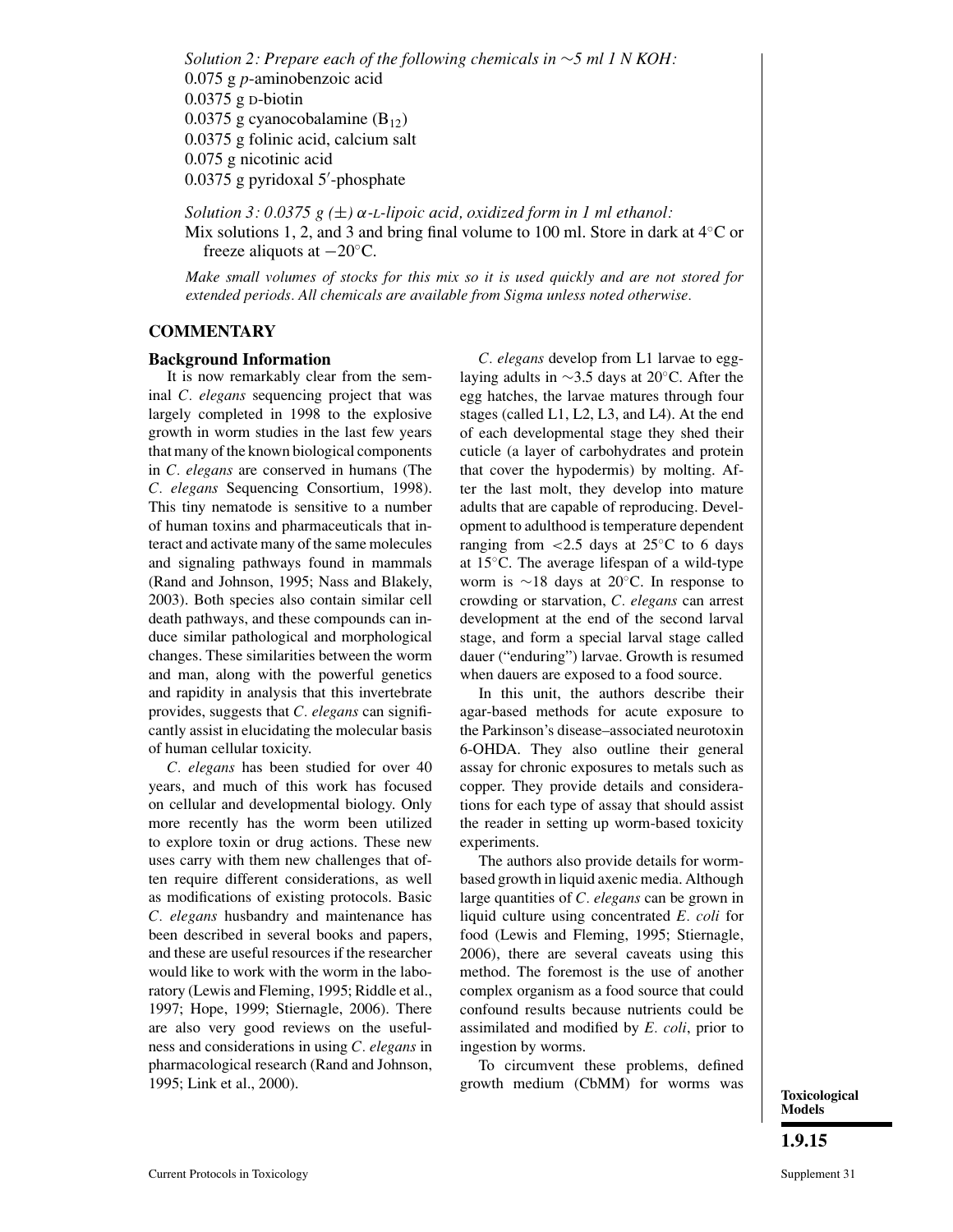developed more than 30 years ago (Vanfleteren, 1978). More recently a chemically defined medium of CbMM, *C. elegans* Maintenance Medium (CeMM), was developed that would allow for axenic growth of *C. elegans* in liquid. However, worms grown in CeMM medium take 2 to 3 times longer to develop compared to worms grown on standard NGM agar plates, and these worms appear to be nutrient starved (Szewczyk et al., 2003). Thus, it becomes imperative that experimental results derived from animals grown in liquid medium are comparable to results obtained from animals grown on NGM plates.

In the authors' attempt to control nutrient levels and closely mimic the growth rate of *C. elegans* on NGM plates, the authors reformulated the original CeHR medium that was developed for toxicological studies at the U.S. Army Center for Environmental Health Research (Clegg et al., 2002). In the past three years they have systemically tested different components in the growth medium and finetuned the concentrations of individual chemicals to achieve maximal growth rates for *C. elegans* that is comparable to NGM plates (Rao et al., 2005). The mCeHR-1 medium has now also been used to culture other nematode species including *Panagrellus redivivus*, *Oscheius myriophila*, and *C. remanei*.

#### **Critical Parameters and Troubleshooting**

Although treatment with the synchronization solution will yield a large number of synchronized worms (often >95%), it can be difficult to achieve complete synchronization. This is especially apparent if the animals are examined after they become adults. The presence of a large number of dead embryos the day after bleaching is usually indicative that the bleaching procedure was sub-optimal. It is therefore important to make sure that the bleach is no more than 1 month old and kept in an airtight container, and that the synchronization solution is made fresh immediately before use. The authors have also found that some mutant strains can be more sensitive to the synchronization solution (e.g., some dpy strains have significantly lower embryo viability following exposure due to a compromised cuticle; Rand and Johnson, 1995). It is therefore recommended for a new strain that has not been synchronized before by the user, that the synchronization should be closely monitored to determine the yield of viable L1 larvae. If there is a high mortality rate, then lower expo-

*C. elegans* **as an Animal Model to Explore Toxicity**

**1.9.16**

sure times or concentrations may be needed, or a greater number of gravid adults may be required for synchronization.

The 6-OHDA *C. elegans* assay is sensitive to a number of variables. Long incubation times  $(>18 \text{ hr})$  in M9 buffer following exposure to the synchronization solution often results in increases in DA neuron resistance to 6-OHDA. The cause could be due to an increase in production of stress response– related proteins. Therefore it is recommended not to prolong the incubation in the M9 buffer. Significant variability in the efficacy of the 6-OHDA purchased from Sigma Chemicals has been found. Some batches appear much more potent relative to others. The range of color of the bromide salt varies from off-white to tan to brown or reddish brown. The authors find that the darker colored 6-OHDA compound is less potent, which could also be due to oxidation of the salt.

Because 6-OHDA is easily oxidized, it is important to solubilize the salt in the presence of an anti-oxidant. Not only will this protect against short-term oxidation, it will also likely increase the efficacy of the neurotoxin (Roginsky et al., 1997). The solution should also be protected from light, and made fresh for each experiment, or avoid repeated freeze thaw. The authors' previously published method uses a 6-OHDA assay mix of 50 mM 6-OHDA with 10 mM ascorbic acid, and exposes L3 larvae to the toxin (Nass et al., 2002). Although this method is efficient, a significant percentage of the worms die due to exposure to absorbic acid alone (often  $>20\%$ ). The authors now typically expose L1 animals to 5 mM 6-OHDA in 1 % DMSO (worms can survive in a number of solvents, including upwards of 2% DMSO; Rand and Johnson, 1995). DMSO is also a potent anti-oxidant, and it is less toxic to the worms resulting in a much greater number of animals surviving the 6-OHDA treatment. The younger animals are also more sensitive to the neurotoxin and exposure of the animals at this stage simplifies the assay protocol.

It is important to maintain the pH of the axenic medium during worm culture. Many of the components will precipitate if the pH changes significantly (hemin is especially sensitive). The use of HEPES sodium salt is very important for maintaining the pH. Increasing the concentration of HEPES from 10 mM to 30 mM will permit greater buffering capacity; however long term exposures of worms to this concentration of HEPES has not been tested. Nucleic acid stock solutions also tend to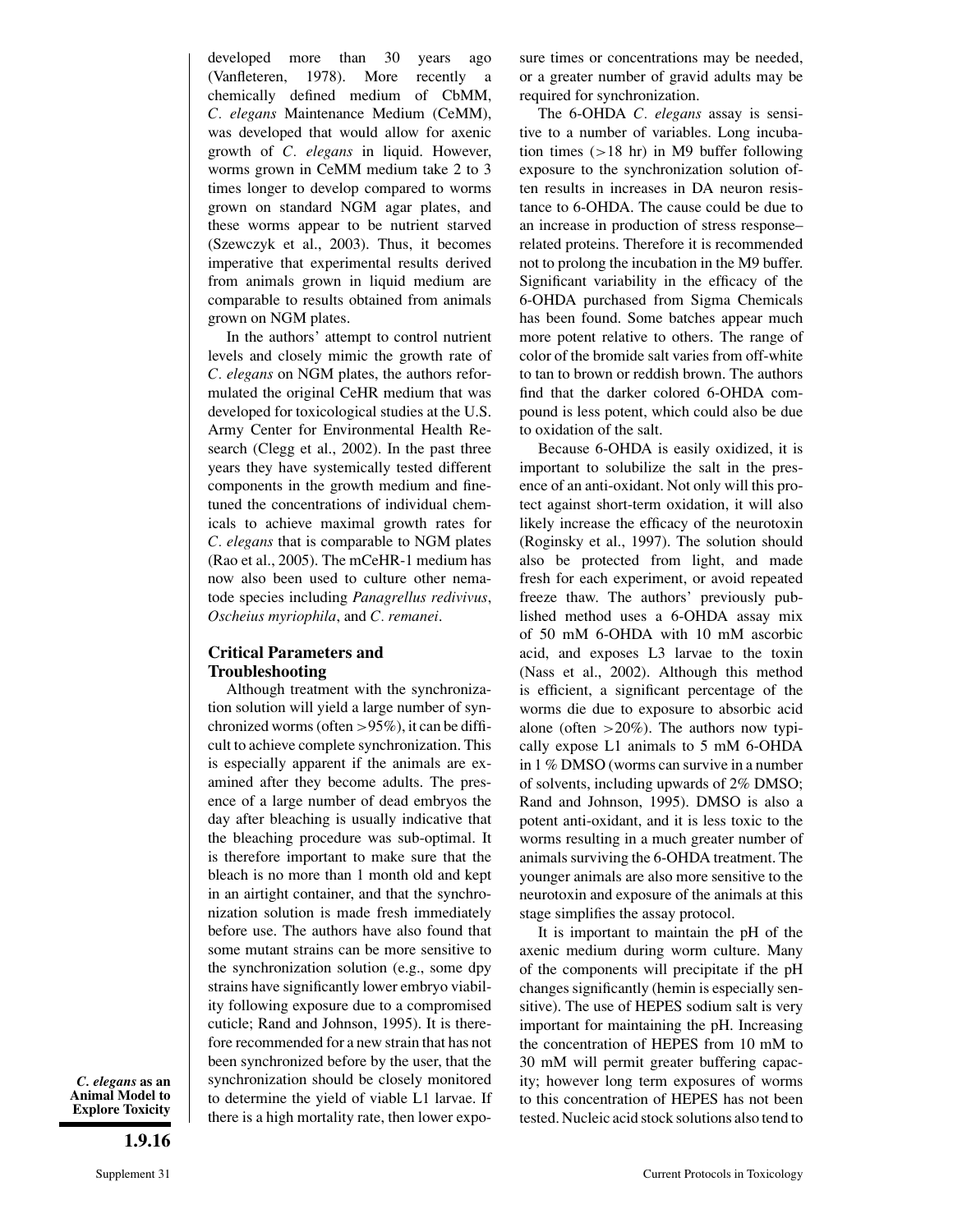precipitate at room temperature over time, but this does not appear to hinder worm growth as individual components are already in excess.

If worms are grown for prolonged lengths of time in the same growth medium, dauer worms (see Background Information) appear in the culture. This alternate life stage can be problematic as dauer larvae are more resistant to bleach than their nondauer counterparts, making them difficult to eliminate from the culture once they take hold. The growth medium should be changed every 5 days to avoid dauer formation.

Growth rate is also sensitive to hemin concentrations. A hemin concentration of  $20 \mu M$ is optimal, but concentrations of up to 50  $\mu$ M can be used without any apparent effect. The authors have observed though that several heme-responsive genes are already significantly altered by 10 µM hemin.

#### **Anticipated Results**

More than 80% of the worms exposed to 6- OHDA generally have significant DA neuron degeneration. If worms that have developed PDEs (posterior deirids) are exposed to the toxin (i.e., L3 or older), the CEPs (cephalic cells) and the ADEs (anterior deirids) appear to have much greater neurodegeneration relative to the PDEs. Worms grown in the mCeHR growth medium at 20◦C are robust and healthy. They should be moving/swimming most of the time, and at the adult gravid stage contain 6 to 8 healthy embryos. If the worms are not developing and have been static for more than 3 days, this is usually a sign of sub-optimal medium.

#### **Time Considerations**

The 6-OHDA assay should take less than 1 hour on the day of the toxin exposure. Preparation of slides for microscopy and analysis of DA neuron cell death should take <20 min per sample. Assembling mCeHR medium from pre-existing stock solutions takes <1 hr. Making *C. elegans* axenic in CeHR medium will take 8 to 10 days. However, it is important to monitor worm growth and development daily. Once axenic worms have been established, it should take no more than 4 days for wild-type N2 worms to become gravid adults.

#### **Literature Cited**

- The *C. elegans* Sequencing Consortium. 1998. Genome sequence of the nematode *C. elegans*: A platform for investigating biology. *Science* 282:2012-2018.
- Clegg, E.D., LaPenotiere, H.F., French, D.Y., and Szilagyi, M. 2002. Use of CeHR Axenic

Medium for Exposure and Gene Expression Studies. Reproductive Hazards Laboratory, U.S. Army Center for Environmental Health Research, Fort Detrick, MD.

- David, H.E., Dawe, A.S., de Pomerai, D.I., Jones, D., Daniells, C., and Candido, E.P. 2003. Construction and evaluation of transgenic hsp16- GP-lacZ. *Environ. Toxicol. Chem.* 22:111-118.
- Fire, A., Xu, S., Montgomery, M.K., Kostas, S.A., Driver, SE., and Mello, C.C. 1998. Potent and specific genetic interference by doublestranded RNA in *Caenorhabditis elegans*. *Nature* 391:806-811.
- Gill, M.S., Olsen, A., Sampayo, J.N., and Lithgow, G.J. 2003. An automated high-throughput assay for survival of the nematode *Caenorhabditis elegans*. *Free Radic. Biol. Med.* 35:558-565.
- Hope, I.A. 1999. C. elegans. Oxford University Press, Oxford.
- Lewis, J.A. and Fleming, J.T. 1995. Methods in Cell Biology (H.F. Epstein and D.C. Shakes, eds.) Academic Press, San Diego.
- Link, E.M., Hardiman, G., Sluder, A.E., Johnson, C.D., and Liu, L.X. 2000. Therapeutic target discovery using *Caenorhabditis elegans*. *Pharmacogenomics* 1:203-217.
- Nass, R., Hall, D.H., Miller, D.M. 3rd, and Blakely, R.D. 2002. Neurotoxin-induced degeneration of dopamine neurons in *Caenorgabditis elegans*. *Proc. Natl. Acad. Sci. U.S.A.* 99:3264- 3269.
- Nass, R. and Blakely, R.B. 2003. The*Caenorhabditis elegans* dopaminergic system: Opportunities for insights into dopamine transport and neurodegeneration. *Annu. Rev. Pharmacol. Toxicol.* 43:521-544.
- Rand, J.B. and Johnson, C.D. 1995. Genetic pharmacology: Interactions between drugs and gene products in *Caenorhabditis elegans*. *In* Methods in Cell Biology (H.F. Epstein and D.C. Shakes, eds.) pp. 187-204. Academic Press, San Diego.
- Rao, A.U., Carta, L.K., Lesuisse, E., and Hamza, I. 2005. Lack of heme synthesis in a free-living eukaryote. *Proc. Natl. Acad. Sci. U.S.A.* 102:4270- 4275.
- Riddle, D.L., Blumenthal, T., Meyer, B.J., and Priess, J.R. (eds.) 1997. C. elegans II. Cold Spring Harbor Laboratory Press, Cold Spring Harbor, New York.
- Roginsky, V.A., Barsukova, T.K., Bruchelt, G., and Stegmann, H.B. 1997. The oxidation of catecholamines and 6-hydroxydopamine by molecular oxygen: Effect of ascorbate. *Z. Naturforsch.* 52:380-390.
- Stiernagle, T., ed. 2006. Maintenance of *C. elegans*. 2006. *WormBook*. The *C. elegans* Research Community,WormBook, doi/10.1895/wormbook. 1.101.1, *http://www.wormbook.org*.
- Szewczyk, N.J., Kozak, E., and Conley, C.A. 2003. Chemically defined medium and *Caenorhabditis elegans*. *BMC Biotechnol* 3:19.
- Vanfleteren, J.R. 1978. Axenic culture of freeliving, parasitic and insect-parasitic nematodes. *Annu. Rev. Phytopathol.* 16:131-157.